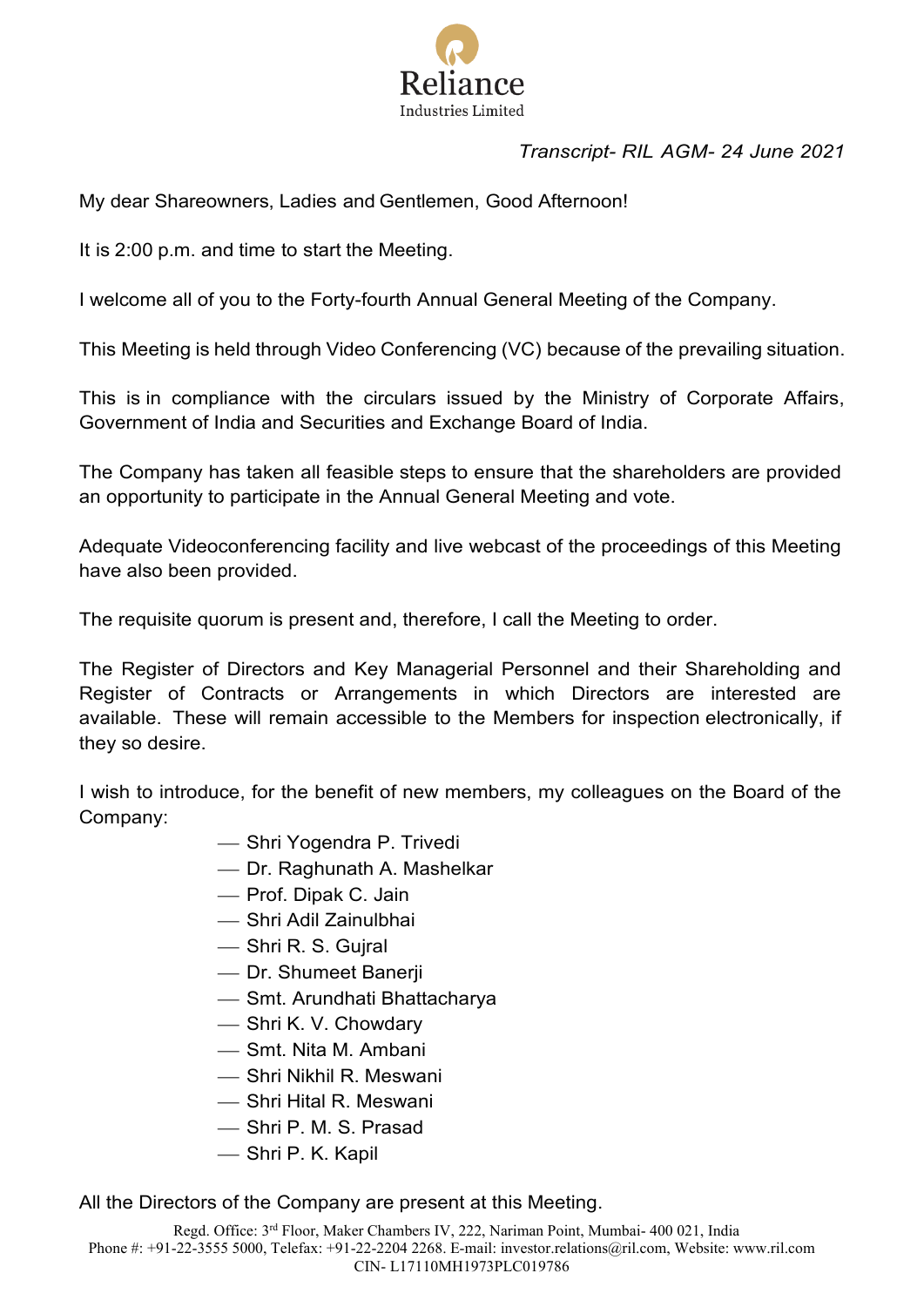

Shri Alok Agarwal and V Srikanth, CFOs, Shri K. Sethuraman and Smt. Savithri Parekh, Company Secretaries, and the representatives of our Statutory Auditors and Secretarial Auditor are also present at this Meeting.

Ladies and Gentlemen, Notice dated May 27, 2021 convening this Annual General Meeting and a copy of the Annual Report for the financial year ended March 31, 2021, has already been circulated to Members of the Company electronically.

With your permission, I shall take the same as read.

The Auditors' Reports on the standalone and consolidated financial statements and the Secretarial Audit Report of the Company for the financial year ended March 31, 2021 do not contain any qualification, reservation, adverse remark or disclaimer. Accordingly, the Reports are not required to be read out, as provided in the Companies Act, 2013.

Now I will begin my formal address to the shareholders.

**My Dear Shareowners,**

A very warm welcome to each and every one of you. It gives me great pleasure to greet you all at the 44th Annual General Meeting of Reliance Industries Limited.

It is the second year in a row that I miss the intimacy and warmth of face-to-face interaction with you, because of theCOVID pandemic. However, the virtual format has enabled several lakhs of our shareholders to participate in the AGM from the safety of their homes.

# **Friends,**

We are in the midst of a humanitarian crisis. Its scale, severity and geographical spread are unseen in a century. It hasfilled the hearts of all Indians with enormous pain and grief.

Several of our employees and shareholders have borne the brunt of this pandemic. Within our one large RelianceFamily, the suffering of any member becomes suffering of all.

Today, Nita, I, and my colleagues on the Board offer our heartfelt condolences to all those in our Reliance Family whohave lost their loved ones to this pandemic.

I now request that all of us observe a minute of silence in memory of the departed souls.

# **Esteemed shareholders,**

The Company's accounts for the year ended March 31, 2021 have already been circulated to you. With yourpermission, I would like to take them as read.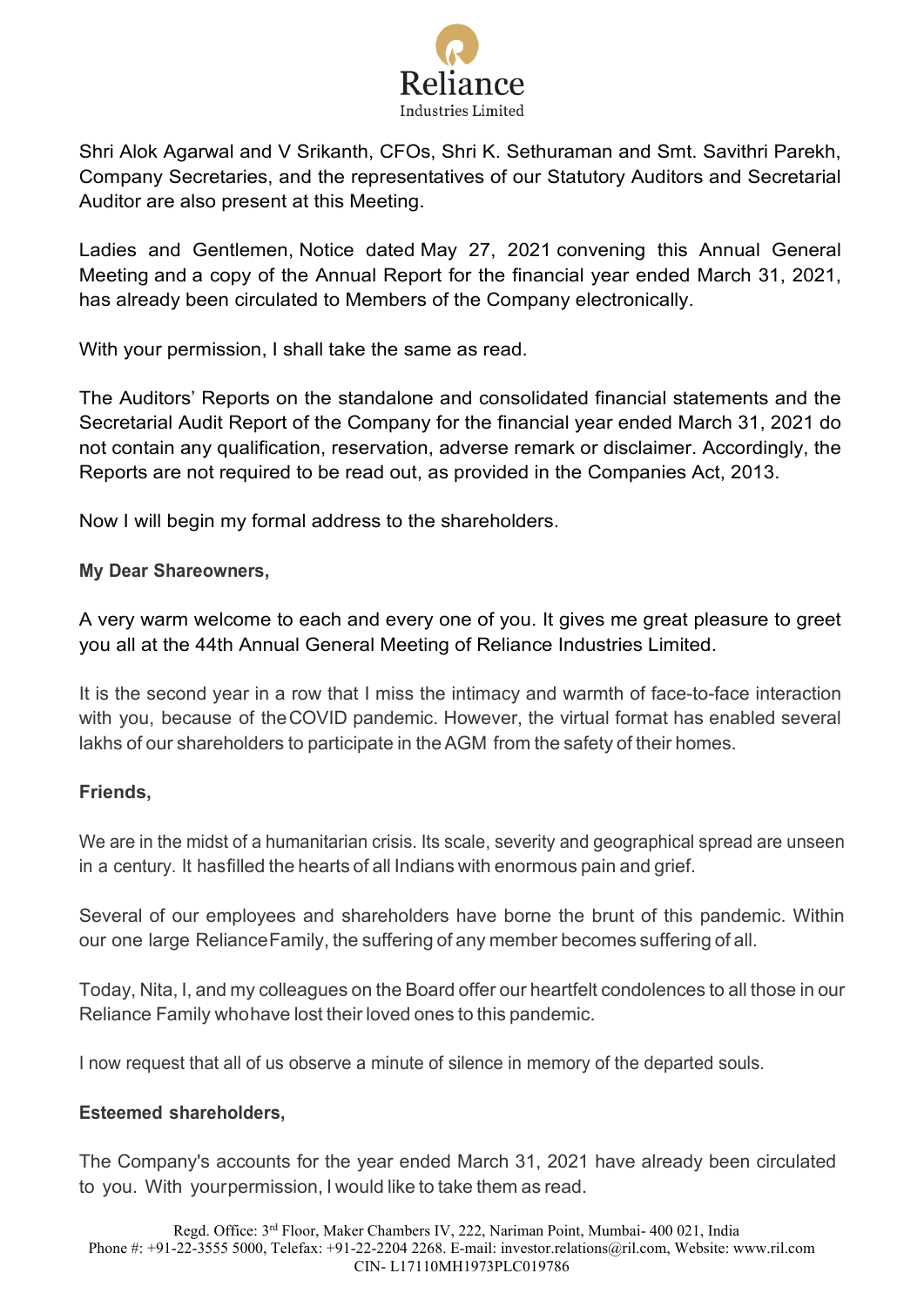

Our business performance and financial success since the last AGM have exceeded our expectations, despite thepandemic. But I shall come to that later in my address.

What has given me far greater happiness than our business performance is Reliance's **humanitarian efforts** duringthese exceedingly difficult times. I feel both proud and humbled to share with you that throughout the COVID crisis, ourReliance Family has risen to the occasion with a sense of purpose and national duty. Our entire organisation has become energised with the **spirit of service**.

Every single employee has participated – directly or indirectly – in the Fight against COVID and become a **GoodwillAmbassador of Reliance**.

I am sure our efforts of the last one year would have made our Founding Chairman, Shri Dhirubhai Ambani, proud, because, the one common, unifying thread that runs through everything we have ever done at Reliance is the spirit of**CARE and EMPATHY**.

**WE CARE** for our Employees and their Families. **WE CARE** for our Customers, our Shareholders, and our Partners. **WE CARE** for the Country and the Community. **WE CARE** for the Planet and the People.

This is what the true Reliance spirit was, is, and will always be. I now invite **Isha, Akash and Nita** to tell us about ourCOVID Missions of Reliance and the wonderful work done by all our colleagues.

# **1. Reliance Foundation and COVID Care**

ISHA: Good afternoon everyone. I am IshaAmbani.

AKASH: And I am AkashAmbani.

ISHA: Last AGM we were hopeful that by this time this year, the pandemic would be behind us. And yet, this is the second time thatwe aremeeting virtually.These have been difficult times. But we have come together as a country, as asociety, and as One Reliance family, to rise above them.

AKASH: Despite the challenges we have faced, when we look back at the year – we feel humbled & inspired that eachand every person in our Reliance family went out of their way to help one another, much beyond the call of duty.

ISHA: We know that had our grandfather been with us today, he would be proud. This is the Reliance he always wantedto see. One where each person did their very best to help those in need, and to be of service to our communities andour country.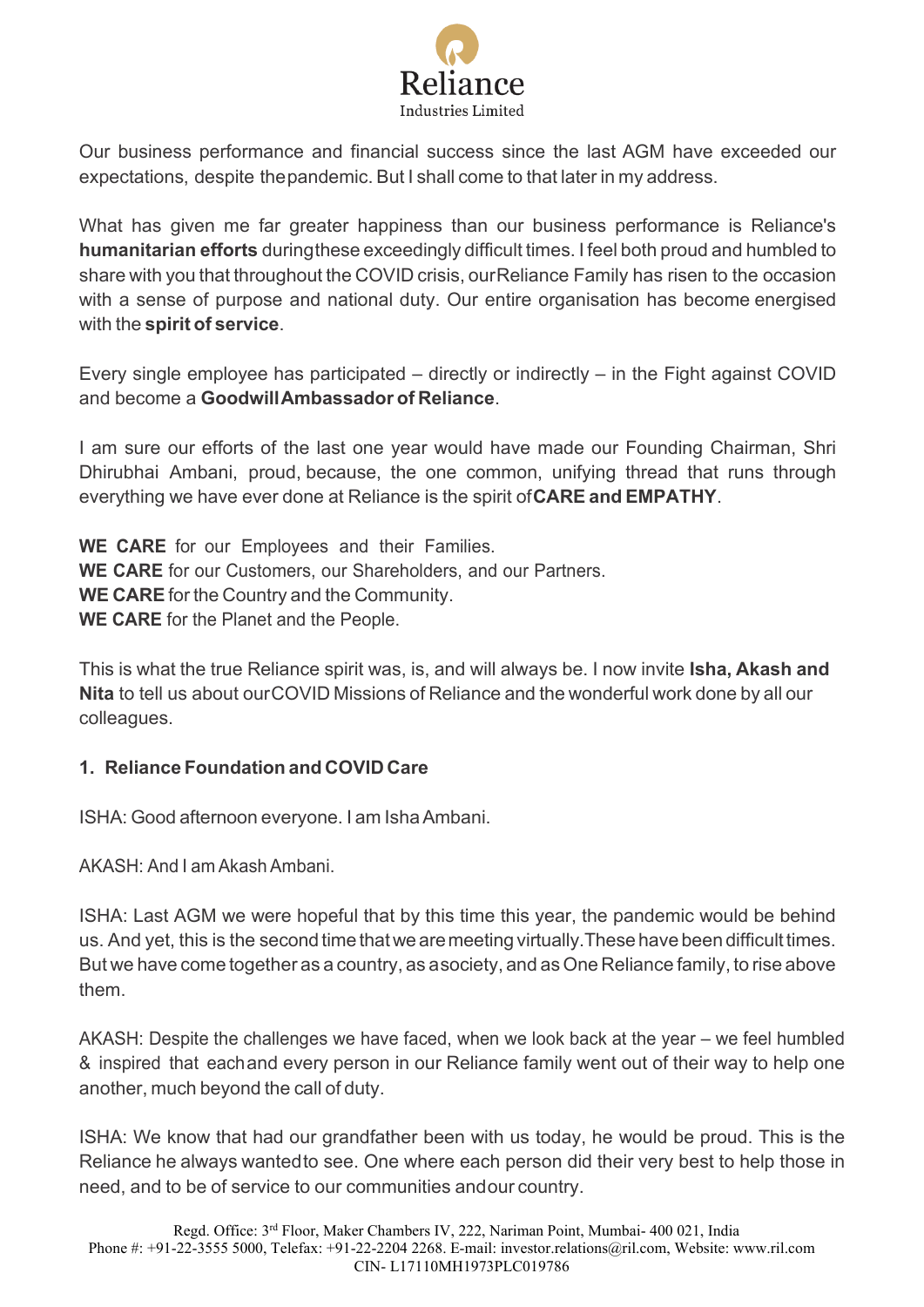

Many of our Reliance family members have fought this battle from the frontlines - our retail store workers, telecom engineers, doctors, nurses, hospital staff. We have the deepest gratitude and highest admiration for each and everyone of them.

AKASH: They ensured, our nation's fuel supplies are intact, digital connectivity is unaffected and daily essential needsof millions of people are met safely. We are indebted to them,for their service to our country, for their service to humanity.

ISHA: I'd like to share a couple of stories, to highlight what some of our colleagues have done in this time: One of our Jioengineers Mr Dave trekked 12 kms at 13,000 ft, in 10 ft of snow, through non-motorable roads, to restore digital connectivity in the Spiti Valley.

AKASH: When the cyclone hit Mumbai earlier this year, some of our Jio & Retail stores faced indefinite power cuts. OurStore Manager Rupesh and so many others kept the stores running on minimum power consumption to ensure uninterrupted supplies to their customers.

ISHA: Many of our front line warriors contracted COVID themselves in the course of their duty but their selfless couragehas inspired us every moment of this fight.

For over an year, Ricky Bindra, head of our Corporate Services, had been tirelessly organizing daily meals for the needy, setting up tie-ups for beds, medications, ventilators, oxygen, ambulances, and vaccinations for our entire Reliance Family.

Last month, Ricky and his family were diagnosed COVID positive. Ricky himself was in the ICU for 30 days, completely paralysed for 20 days, on a ventilator for 10 days, but by the grace of God, he is ok and on the road to rehab & recovery now.

Our salute to Ricky, and countless other members of our Reliance family, who have placed their country first,community next, family third, and self last in this hour of need. They are our reallife super-heroes.

AKASH: Thanks to their spirited efforts, millions of our fellow Indians have continued to work from home, shop fromhome, learn from home, and consult doctors from the safety of their homes, in these tough times.

Our colleagues personify the DNAof Reliance - to CARE, UNITE, INTEGRATE, & EMPOWER.

ISHA: Truly Akash! And to tell us more about Reliance Family's unified and tireless response to this crisis, Let us nowwelcome the Founder-Chairperson of the Reliance Foundation, our dearest mother, Mrs NitaAmbani!

Nita Ambani: Thank you, Isha & Akash.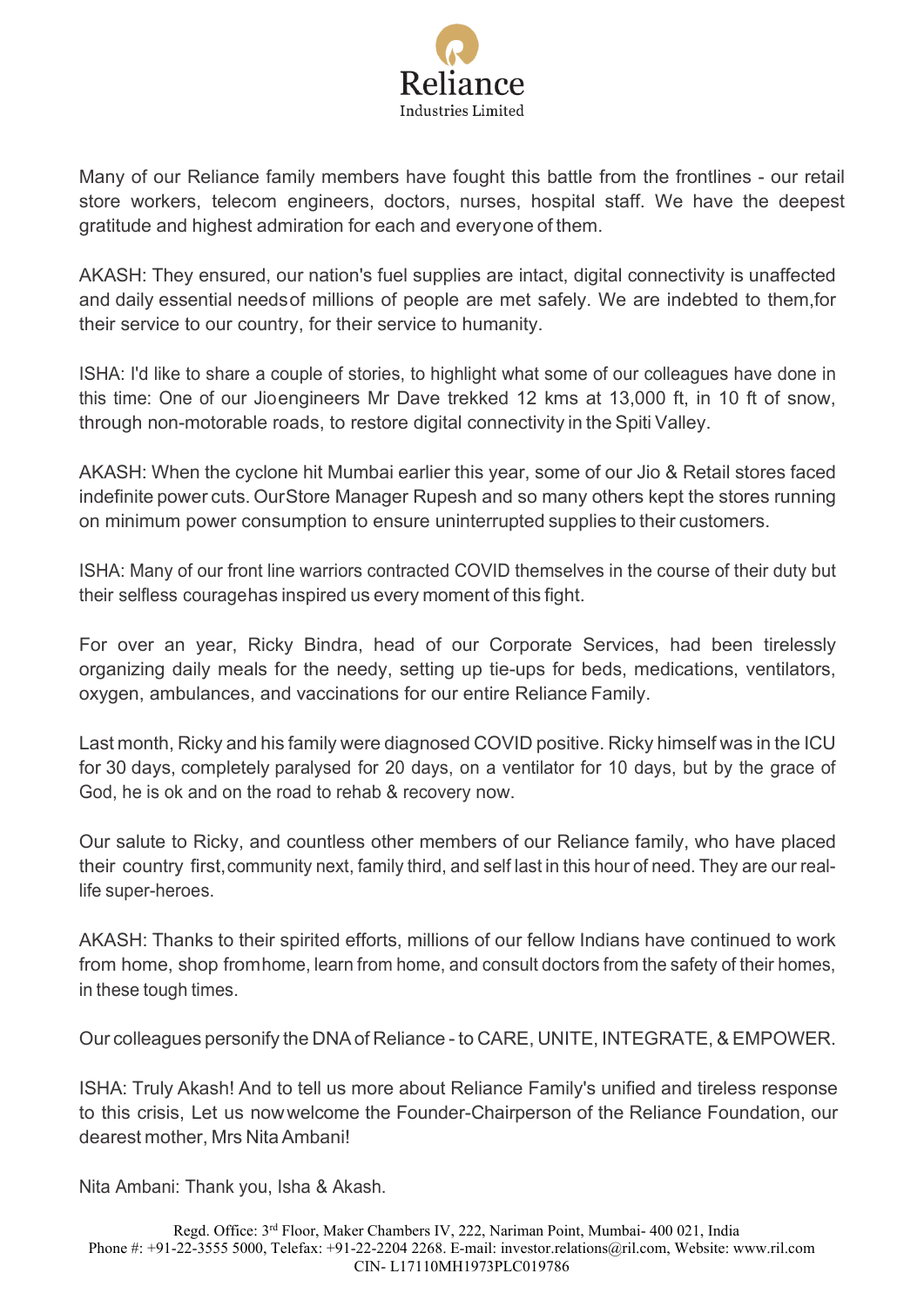

# **Esteemed Shareholders,**Namaskar.

I hope that all of you and your loved ones are well and safe. The COVID-19 pandemic is a humanitarian crisis. It hastested the very spirit of humanity. But even in the darkest hour, our spirit has shone bright. We as a people have cometogether, and fought this battle with immense empathy and compassion.

Reliance Foundation, over the last 11 years, has always stood shoulder to shoulder with the people of India, in every challenge big or small, through good & bad times.

We have tried to make a difference to the lives of 45 million Indians across the country. In the remotest villages and towns of India, we have found and created stories of hope, of change, of transformation. And so last year, when humanity was struck with the worst crisis in over a 100 years, we did our best to help in whichever way we could, and did so urgently. While our top priority this year was COVID relief, we ensured that we continued all our other developmental work as well.

We remained committed to our vision for **Education and Sport for All**. Within days of the outbreak, our 14 schoolsturned into digital schools. They became safe havens of positivity and learning for thousands of students who embraced virtual schooling with unimaginable enthusiasm!

We have also worked very hard through these challenging times, to bring our dream project – the Jio Institute – to life!Jio Institute is envisioned to be an exemplary academic institution with a world class platform for research, innovation, and lifelong learning. It will prepare the next generation of global leaders who will significantly contribute to the advancement of India and the world. Despite the pandemic, I am pleased to announce that Jio Institute is all set to commence academic sessions at their campus in Navi Mumbai this year itself!

This year we also launched Reliance Foundation Scholarships in Artificial Intelligence and Computer Science, for undergraduates and postgraduates.

Beyond education, sport has been another symbol of hope, a medium to delight and inspire the world in these times.In 2020, our champions Mumbai Indians brought in a lot of joy and cheer to millions, by winning their fifth IPL trophy!I wish our team all the best for the upcoming second leg of the IPL 2021.

Our football league ISL became the first, the longest, and the biggest sporting event to be held entirely in India withcomplete safety protocols, during the pandemic. It took more than 1600 people in 18 different bio-bubbles across 14different locations in Goa, to pull off Season 7 of the Indian Super League very successfully.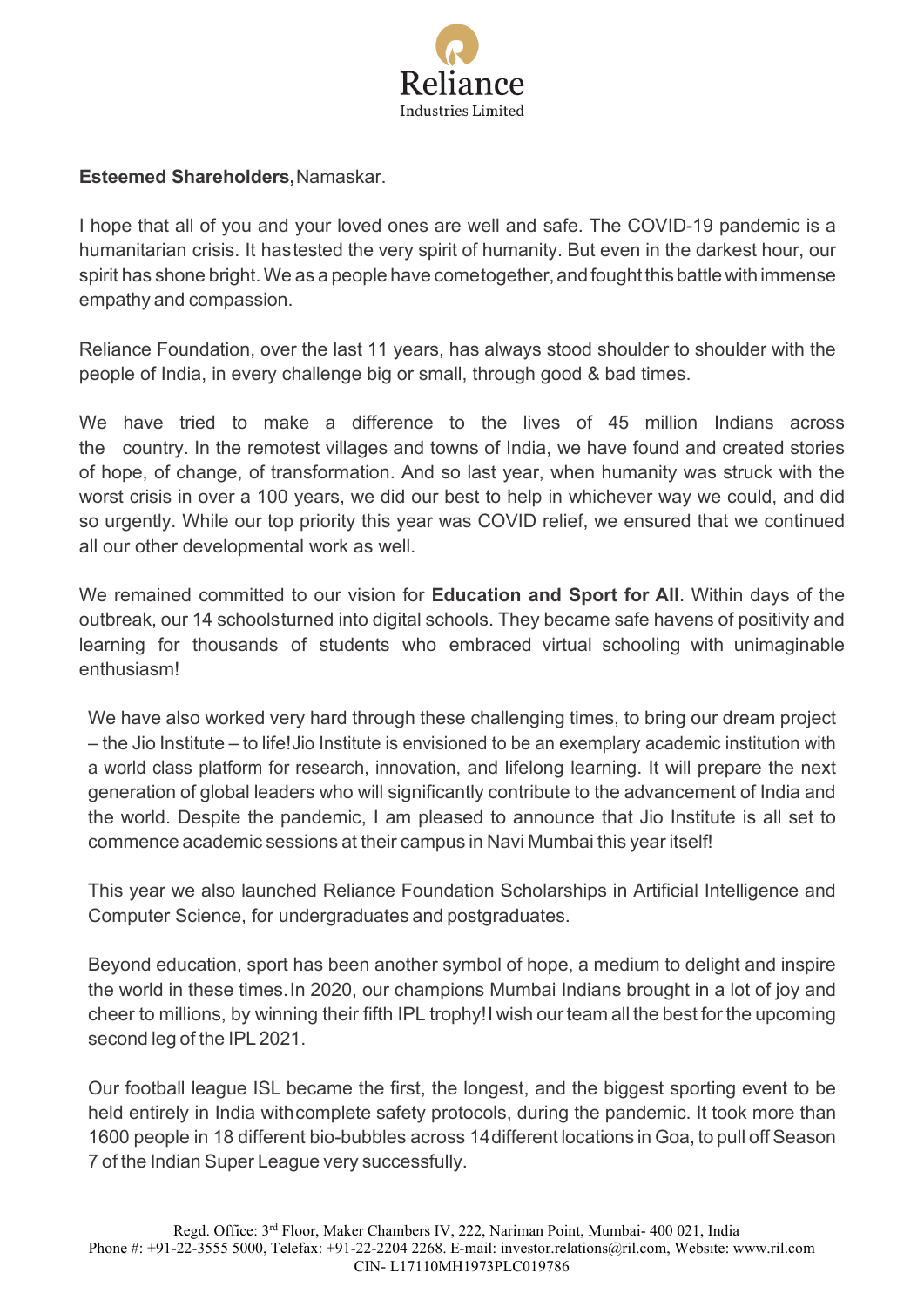

Apart from cricket and football, we continue to focus on other sports like athletics, archery, basketball, badminton, and weightlifting. We have reached out to over **21.5 million children** through our grassroots initiatives in various sports all across India. We hope to develop a holistic ecosystem that identifies and trains our young champions of tomorrow!

Speaking of champions, I would like to wish all our athletes of Team India the very best for the upcoming Tokyo OlympicGames!

On a personal note, in December last year, Mukesh and I became proud grand-parents to our dearest Akash & Shloka's precious baby boy **Prithvi Akash Ambani**! Thank you all for your good wishes & blessings on this happy occasion in our family.

# **Friends,**

I am a big believer in the phenomenal power of women. I believe that when women lean on women, incredible thingshappen. It is my dream and mission to empower every girl in India to write her own destiny.

On Women's Day in March this year, we launched a digital movement for women called Her Circle. Her Circle is an inclusive, collaborative, interactive, and socially-conscious digital platform. A circle of solidarity, sisterhood, and growth.

Reliance Foundation also partnered with USAID to launch the **Women Connect India Challenge** this year. A partnership that aims to empower more and more Indian women with digital reach and opportunity. Digital technologytruly is the backbone of this new world order.

Using the power of digital, we also helped rural communities safeguard their lives and livelihoods from the natural calamities that affected India this year, be it the floods in Assam and Uttarakhand, or the cyclones on our eastern andwestern coast.

# **Friends,**

Now I would like to take you through the work that Reliance Foundation is doing in our nation's fight against the pandemic. Over the past 15 months, for Mukesh and me, the top priority has been to do whatever we can to help ournation and our people in these difficult times. Reliance Foundation launched **FIVE** Missions to fight the virus:

- 1. Mission Oxygen
- 2. Mission COVID Infra
- 3. Mission Anna Seva
- 4. Mission Employee Care
- 5. and Mission Vaccine Suraksha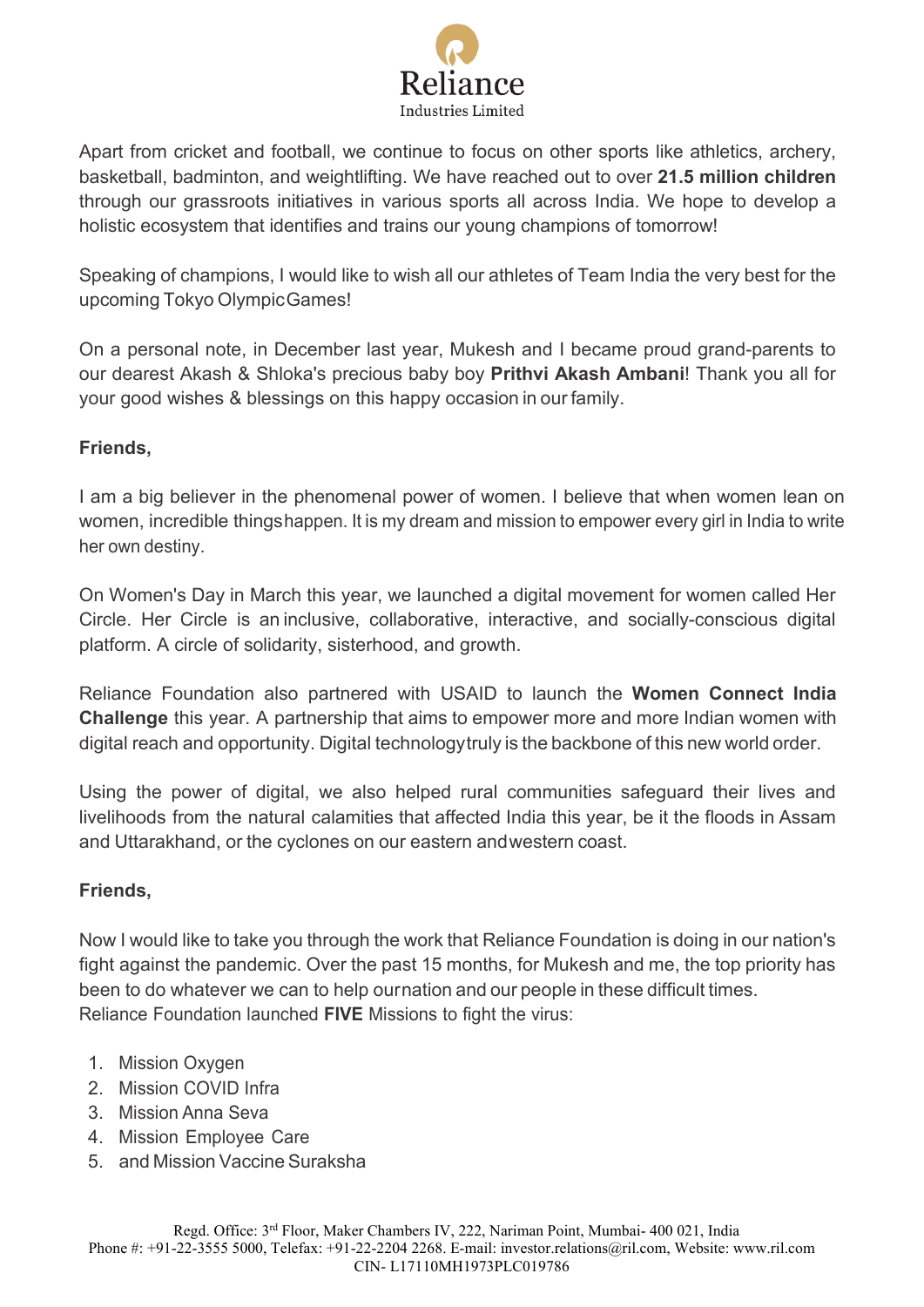

Let me start with **Mission Oxygen.**

As you know, India faced an acute shortage of oxygen as soon as COVID cases began to surge earlier this year. Reliance swung into action on a war footing immediately.

Traditionally, we have never produced medical grade liquid oxygen. Yet when the need arose, we repurposed our Jamnagar refinery within days, to produce high-purity medical grade liquid oxygen and, within two weeks, we ramped up production to a massive 1100 Metric Tonnes per day.

It would normally take over a year to set up a new medical grade oxygen plant of this capacity. But it was a super-human effort by our Reliance engineers, who put in more than 85,000 manhours of work in less than 10 days to make it possible. They delivered what mattered the most, when it mattered the most!

You will feel proud to know that today Reliance is producing over 11% of India's medicalgrade liquid oxygen, the highest by a single company at a single location. We are providing this Pran Vayu – oxygen – to one out of every 10COVID patients in India… and offering this service to the nation FREE OF COST.

For Mukesh and me, and every member of our Reliance Family, this opportunity to serve humanity is the noblest of allnoble causes.

# **Friends,**

In the oxygen supply chain, we have addressed India's serious bottleneck of tankers. Reliance procured 100 new medical-grade oxygen tankers both from within India and other parts of the world, like Germany, Singapore, Saudi Arabia, Netherlands, Belgium, Thailand, Indonesia, and put them into service within two weeks.

We also helped in installing Oxygen Generators in several hospitals across the country, to strengthen oxygen availability. I salute all our engineers, doctors, and frontline warriors for working selflessly & tirelessly for Mission Oxygen.

# **Dear Shareholders,**

The key to fighting the pandemic is a strong COVID care infrastructure.

That is what we have tried to achieve through Mission COVID Infra. Last year, within days of the coronavirus outbreak,we set up India's first dedicated 250 bedded COVID facility in Mumbai.

By the time the second wave hit us, we had set up additional 875 beds for COVID care in Mumbai alone. Across India,we created a total capacity of over 2000 beds for COVID care, all equipped to provide uninterrupted oxygen supply and totally free-of-cost treatment.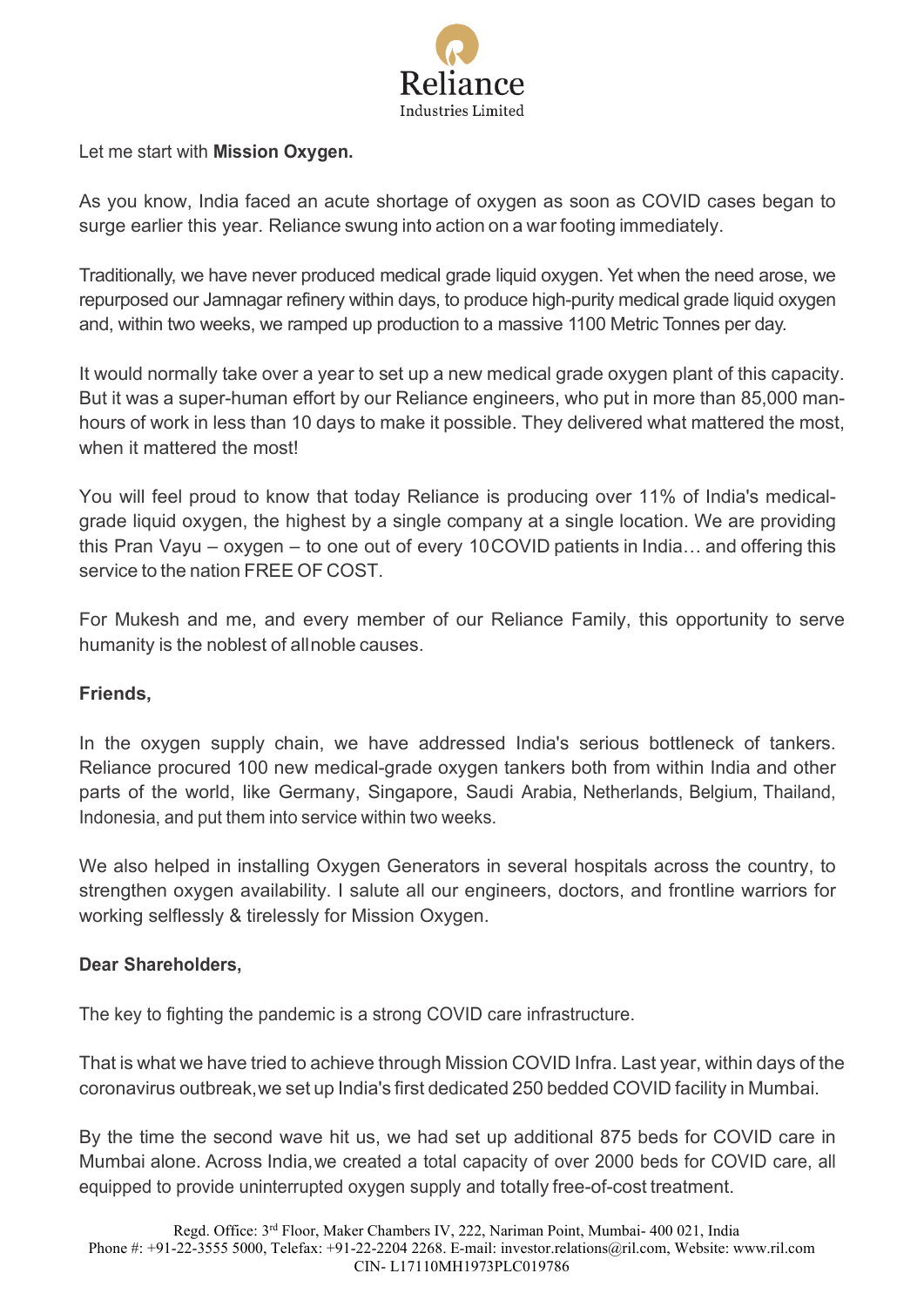

We also launched a COVID testing lab with a capacity of over 15,000 tests per day.

The entire medical fraternity are the Real Heroes of this fight. They have put their own lives at risk, to save others', day after day. They have stayed isolated and away from their families and loved ones, to care for us.They have worked long hours at a stretch wearing full PPE kits, but never complained.

They have compromised their own health, and gone way beyond their call of duty.

**Dr. Tarang, Dr. Darshana, Dr Vivek, Sister Aneta, Sister Agnes, Sister Kusum, Brothers Chandrashekhar and Omkar, Managers Akanksha and Kumkum, Shivam, Vikas, Trinette, Mayank, Mayuri, and countless others…**

They became like friends and families for patients in COVID wards, caring for them, cheering for them, sometimes singing & dancing for them! Their bravery, their selflessness, and their large-heartedness is a tribute to humanity in its purest form.

As a community, we owe each and every front-line warrior a huge debt. With folded hands, I salute their spirit of careand sacrifice. A big thank you on behalf of all of us. A heartfelt dhanyawad.

# **Friends,**

In the early days of the lockdown, we launched Mission Anna Seva, our commitment to feed the needy, and we extended it to include cattle and stray animals. Today, this commitment has taken the form of the largest meal distribution programme undertaken by a corporate foundation anywhere in the world. We have so far provided morethan 7.5 crore free meals to marginalised communities, daily-wage earners, and frontline workers across the country.

#### **Dear Shareholders,**

Our next mission – Mission Employee Care – is an expression of our care and concern for the most precious membersof our extended family, our Reliance Family.

**Sanskar aur Mulyoon ke adhar par, humara yeh vishaalreliance parivaar… humien taaqat deta hai, hausla deta hai, prerna deta hai… Uski har khushi mein hum saath hain, Aur uske har dukh mein hum hissedar hain...**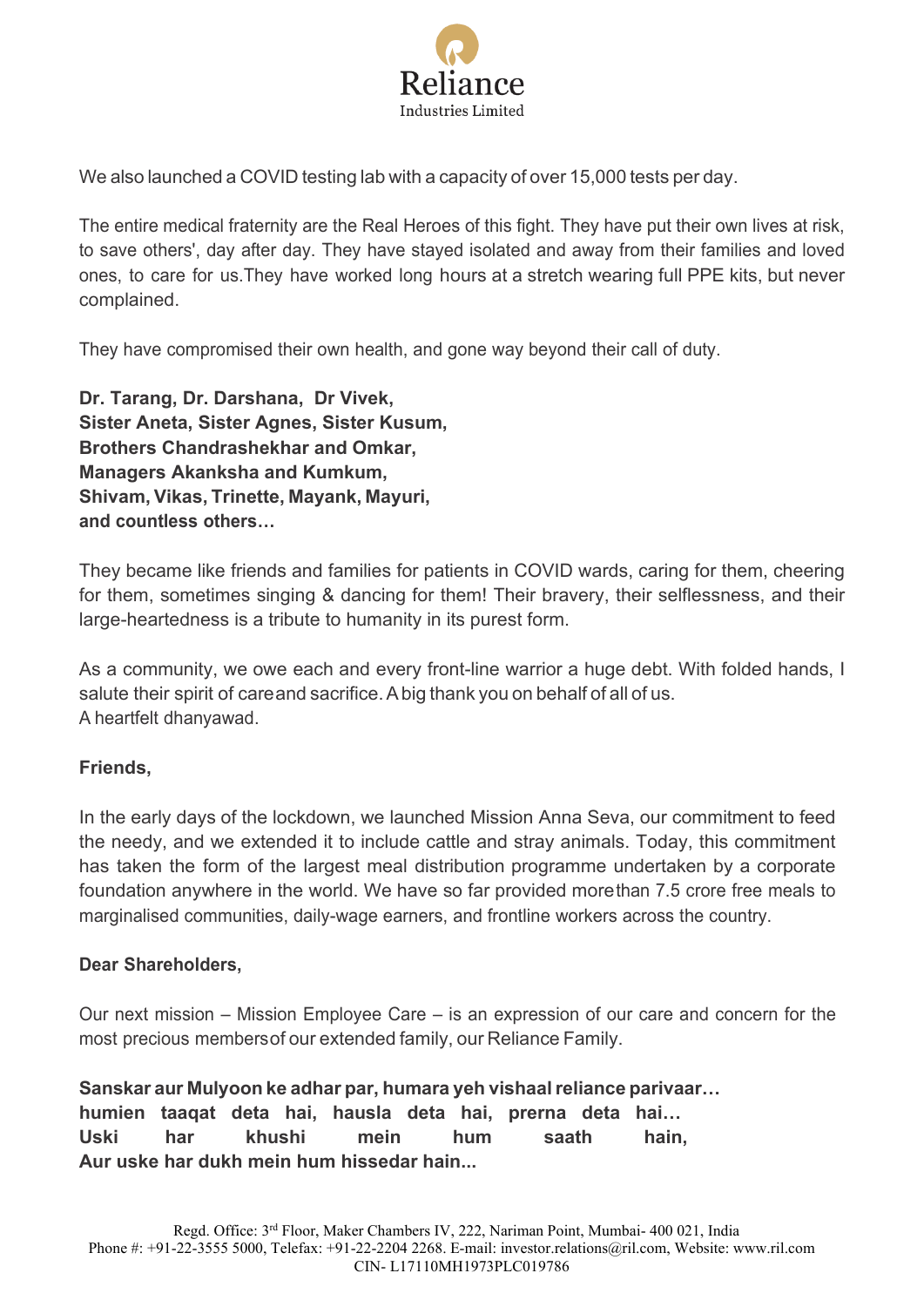

When the pandemic started last year, literally overnight we migrated to a full-time work-fromhome mode. Across Reliance, we made sure that no jobs, no salaries, no bonuses were cut due to COVID. All medical expenses were paid fully, and fully paid leaves were granted. It breaks our hearts that in spite of our best efforts, we lost some preciousmembers of our Reliance Family to the pandemic. Nothing can fill the void they have left in our minds and hearts.

The entire Reliance Family stands in solidarity with their families, and shares their grief. We remain committed to their families' continued well-being and fulfilling the dreams that they saw together. Towards this end, Reliance will continue to:

- pay the deceased employee's salary to the family for the next five years;
- finance their children's education in India till graduation,
- and, ensure continuity of medical coverage to the family for life.

Additionally, a lump-sum amount of TEN lakhs will be provided to families of our off-roll employees who succumbed toCOVID-19.

My prayers, thoughts, and deepest condolences are with every family who has lost a loved one. Om Shanti.

# **Dear friends,**

Our fifth and most critical mission is **'Mission Vaccine Suraksha'.**

Mass Vaccination is India's topmost and urgent priority now. It is the most reliable way out of this crisis. And to achievethis in the shortest possible time, the Government of India has recently allowed private enterprises and hospitals to join the effort. To help speed up the vaccination drive, we have set up 116 vaccinations centres in 109 cities across thecountry.

We have made the entire vaccination process very easy & accessible on our physical/digital platform JioHealthHub with a click of a button, you can book a slot or download CoWin Certificates.

Reliance Foundation will offer this platform absolutely free of cost to all users. The platform has the ability to scale up to1 lakh vaccinations a day, that's one crore vaccinations in 100 days. We are continuously working to further increasethis number.

We hope to partner with other corporate and local authorities towards fulfilling the mission of vaccinating all Indians bythe end of this year. As we speak, we are already testing this platform with our Reliance family.

We are currently vaccinating all 20 lakh of our Extended Family, including retired employees, partner company employees, and their families – free of cost. Reliance's Mission Vaccine Suraksha is one of the largest corporate vaccination drives in India.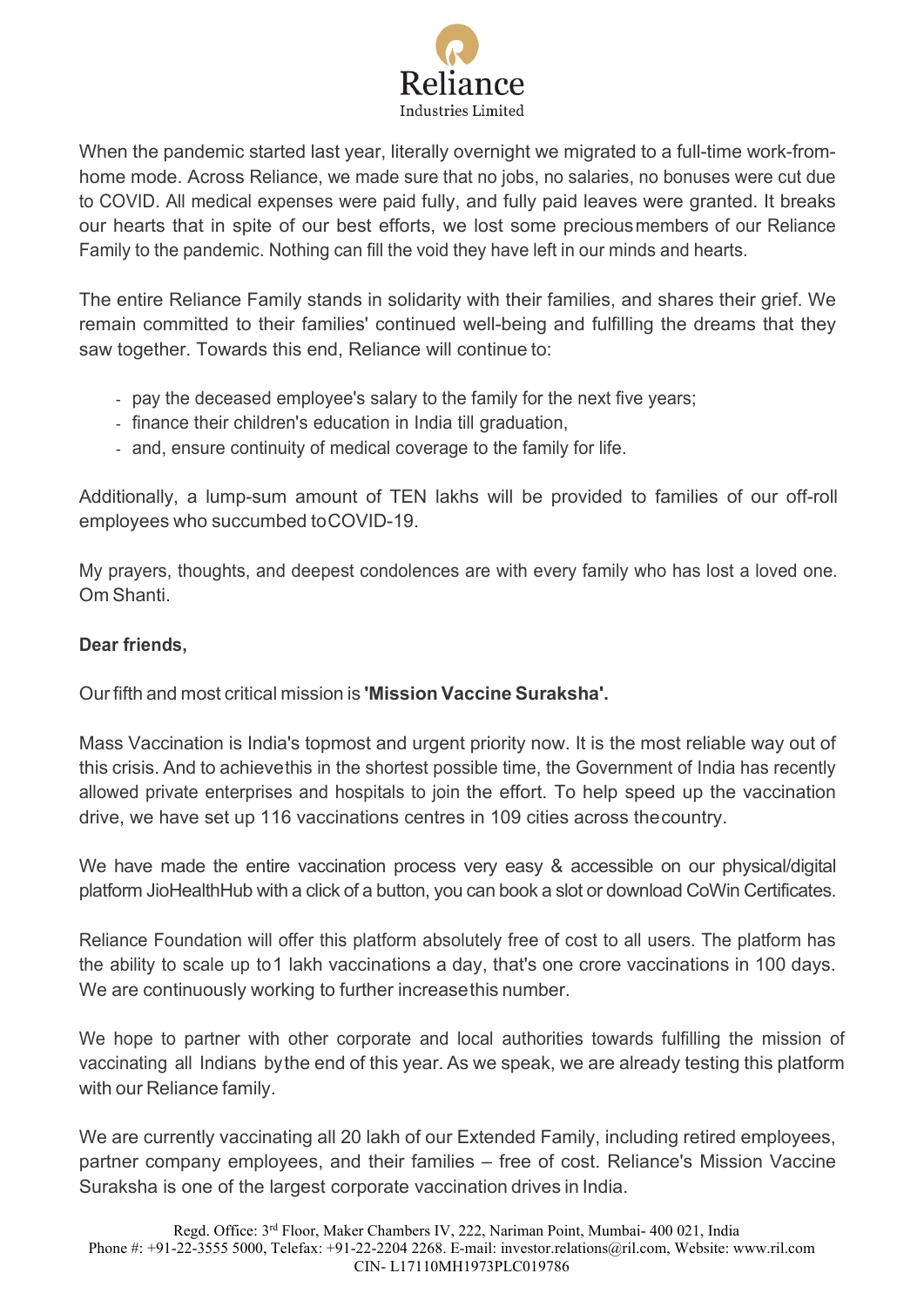

Executing this Mission on a nationwide basis is a humongous task. But it is our dharma, our duty to every Indian, ourpromise of safety and protection. Our firm belief that together, we can, and we will overcome.

### **My dear shareholders,**

It is so inspiring to see each and every member of the Reliance Family come together to do their bit and make a difference. And this journey is made even more fulfilling -

When we get a thank you message from a mother who recovers from COVID, and then reunites with her child, when a senior citizen blesses us for providing essentials at her doorstep, when a migrant family feels they are not alone in thecity, when a doctor or nurse on duty can protect themselves as they receive the PPE in time, when a hungry stray dog feels human compassion, when a daughter stuck far away can provide for her old parents through digital solutions and children can continue learning and seeing their friends in virtual school.

These are moments that make you believe that we are in this fight together. And I assure you that in every challengethat India faces, Reliance Foundation has and will continue to stand with every Indian. Together, we shallovercome…as we always have.

Please take care, stay safe, stay healthy, and stay hopeful.

Jai Hind! Thank you.

# **Chairman Continues:**

Thank you, Nita. Thank you, Isha and Akash.

Let us give a standing ovation to each and every member of Team Reliance for their exemplary commitment, devotionand resolve, for going beyond the call of duty in serving the society in its hour of greatest need. I indeed feel immense pride in leading such a team that combines excellence with empathy.

#### **My Dear Shareholders,**

I now turn to the Business and Financial Performance of your company for the Year 2020-21.

# **2. Business & Financial Performance**

I am happy to report that even in a challenging environment, your company's performance continued to be outstanding.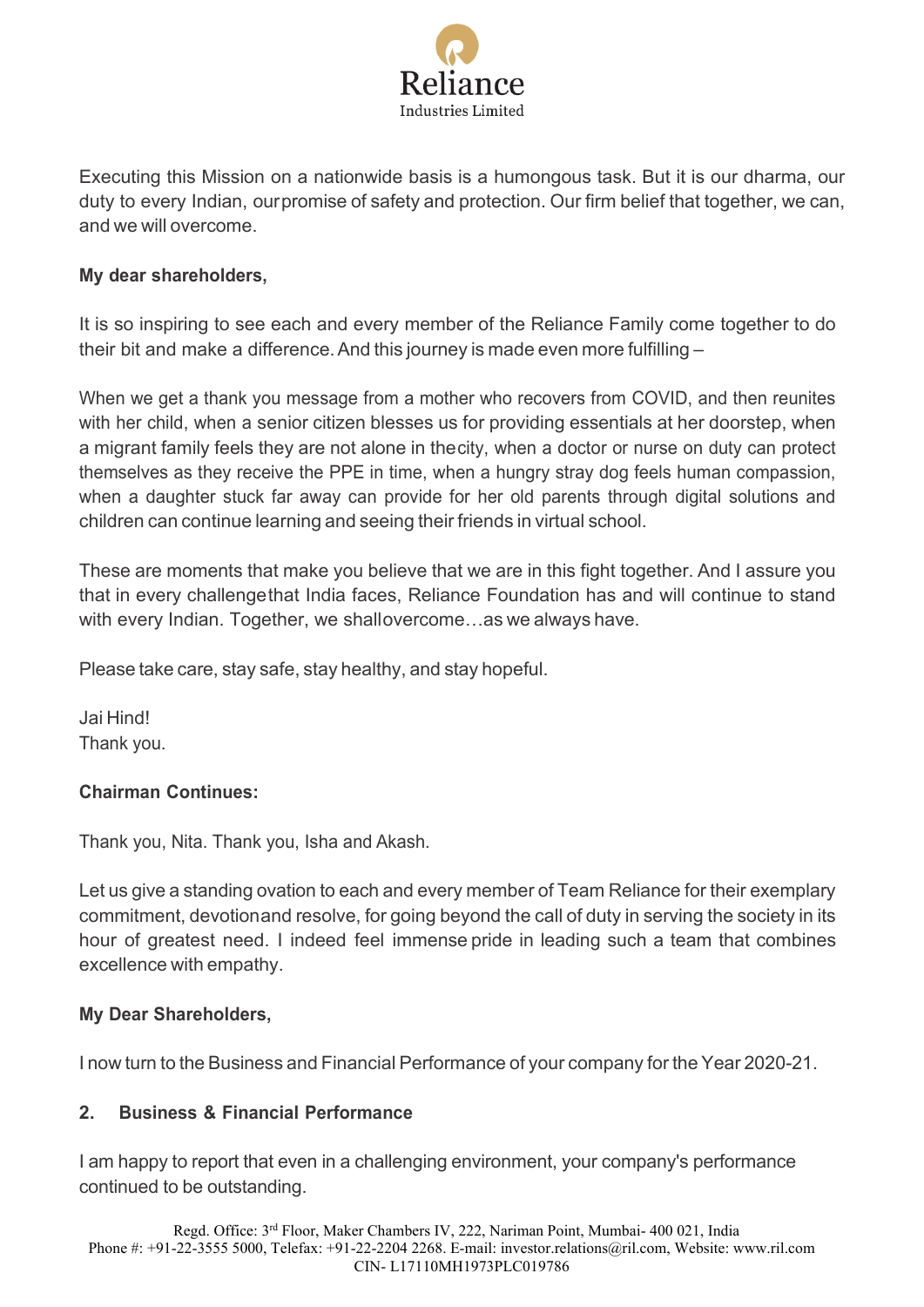

Our consolidated revenue was nearly **Rs. 540,000 crore,** with a sharp increase from our consumer businesses. Our consolidated EBITDA was nearly **Rs. 98,000 crore,** and almost 50% of the EBITDA was contributed by consumer businesses.

One of these consumer businesses, Retail, is only about a decade old. The other business, Jio, is only five years old.

Our net profit for the year was **Rs. 53,739 crore,** higher by 34.8% compared to the previous year. Despite the pandemic,we increased our dividends this year.

# **Dear Friends,**

As India's largest business enterprise, Reliance's contribution to the Indian economy continues to remain unmatched.

At **Rs. 1,45,143 crore (US\$ 19.9 billion)**, we continue to be India's largest exporter accounting for **6.8%** of India's totalmerchandise exports across 107 countries.

Even in this challenging environment, Reliance added nearly **75,000 new jobs** in the past year. We are committed tocreating and enabling large-scale employment opportunities, which is one of India's most urgent national tasks.

We continue to be India's highest payer of customs and excise duty in the private sector with payments of **Rs. 21,044 crore.** We are amongst the highest payers of GST and VAT at **Rs. 85,306 crore**. We are amongst the highest payers ofIncome Tax in the private sector paying **Rs. 3,213 crore.**

In FY 2021, Reliance successfully carried out the largest ever capital raise by any company globally in a year, notwithstanding the COVID challenges.

The capital raises exceeded **Rs. 324,432 crore (USD 44.4 billion)** through equity in Jio Platforms and Retail, Rights Issue and asset monetization. The investors included some of the best and marquee names across the world; acrosssovereign wealth funds, and private equity.

This capital raise is a strong vote of confidence by global investors in India's growth potential. It reflects their faith in theability of your company's management to execute ambitious projects and long-term value creation plans.

We also rewarded the shareholders with the largest and the most successful Rights Issue ever by an Indian company.Iam really delighted that our retail shareholders have made **4x returns in just one year** on their rights shares.

All of these helped Reliance achieve a **net debt-free** balance sheet much ahead of March 2021, a promise I had madetwo years ago.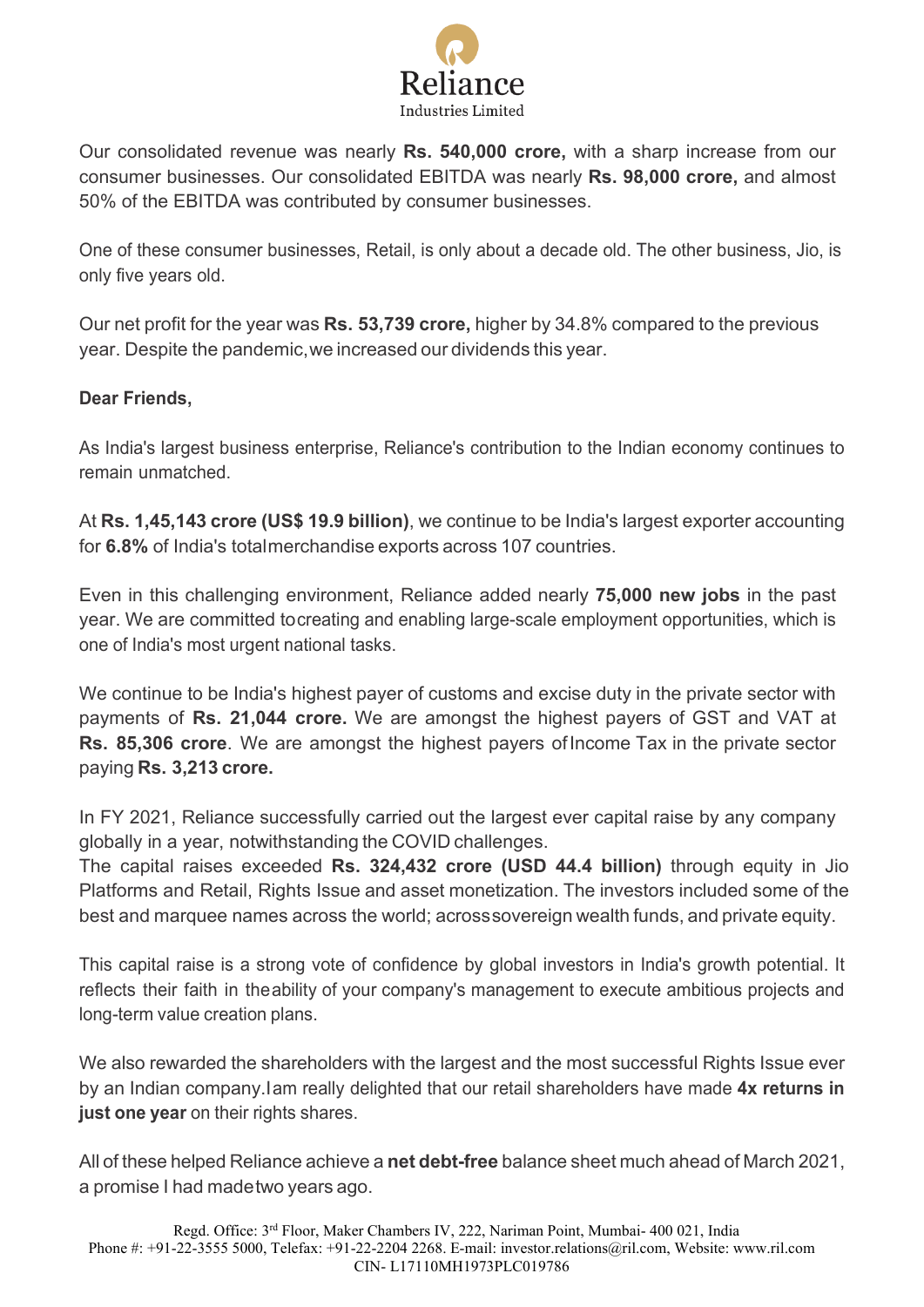

### **Dear friends,**

Let me now talk about the performance of the individual businesses.

**Jio Platforms** is the leading digital company in India with leadership in wireless connectivity and unmatched suite ofapps and platforms.

The consolidated revenues in the past year were **Rs. 86,493 crore**, with EBITDA of **Rs. 32,359 crore.** We had a net addition of 37.9 million subscribers during the year. We now serve over **425 million** consumers on our network. We haverevenue market leadership in 19 out of 22 circles.

**Reliance Retail** continues to be the undisputed leader in organised retailing in the country, with scale that is more than**6 times** the next competitor.

Despite a challenging year, Retail had revenues of **Rs. 153,818 crore**, and EBITDA of **Rs. 9,842 crore**. We are by far theleaderin each category —grocery, electronics and apparel.

Our **O2C** business faced unprecedented challenges as the beginning of the year was marked by severe economic contraction, leading to demand destruction and supply chain dislocations. We focussed on safe operations of all ourfacilities. We were probably the only company globally that operated its facilities at near full capacity and was profitable in every quarter.

Our consolidated revenues during the year were **Rs. 320,008 crore**, with EBITDA of **Rs. 38,170 crore.** We managed tomaintain EBITDA margin at 11.9% despite volatility in both feedstock and product prices.

We operationalised the JV with bp in fuel retailing, using technology and innovation to deliver new customer value.

The demand and margin environment for petrochemicals had recovered to pre-COVID levels by March. I am confident that our O2C business will benefit from the strong global growth environment.

As an important part of this vision of achieving accelerated growth, we look forward to welcoming Saudi Aramco as astrategic partner in our O2C business.

Despite several challenges due to COVID-19, we have made substantial progress in the past year in our discussions.These discussions have been held in the spirit of mutual commitment to convert our long-standing relationship into aperpetual partnership.

This continued engagement and resolve from both sides, even during this pandemic, is a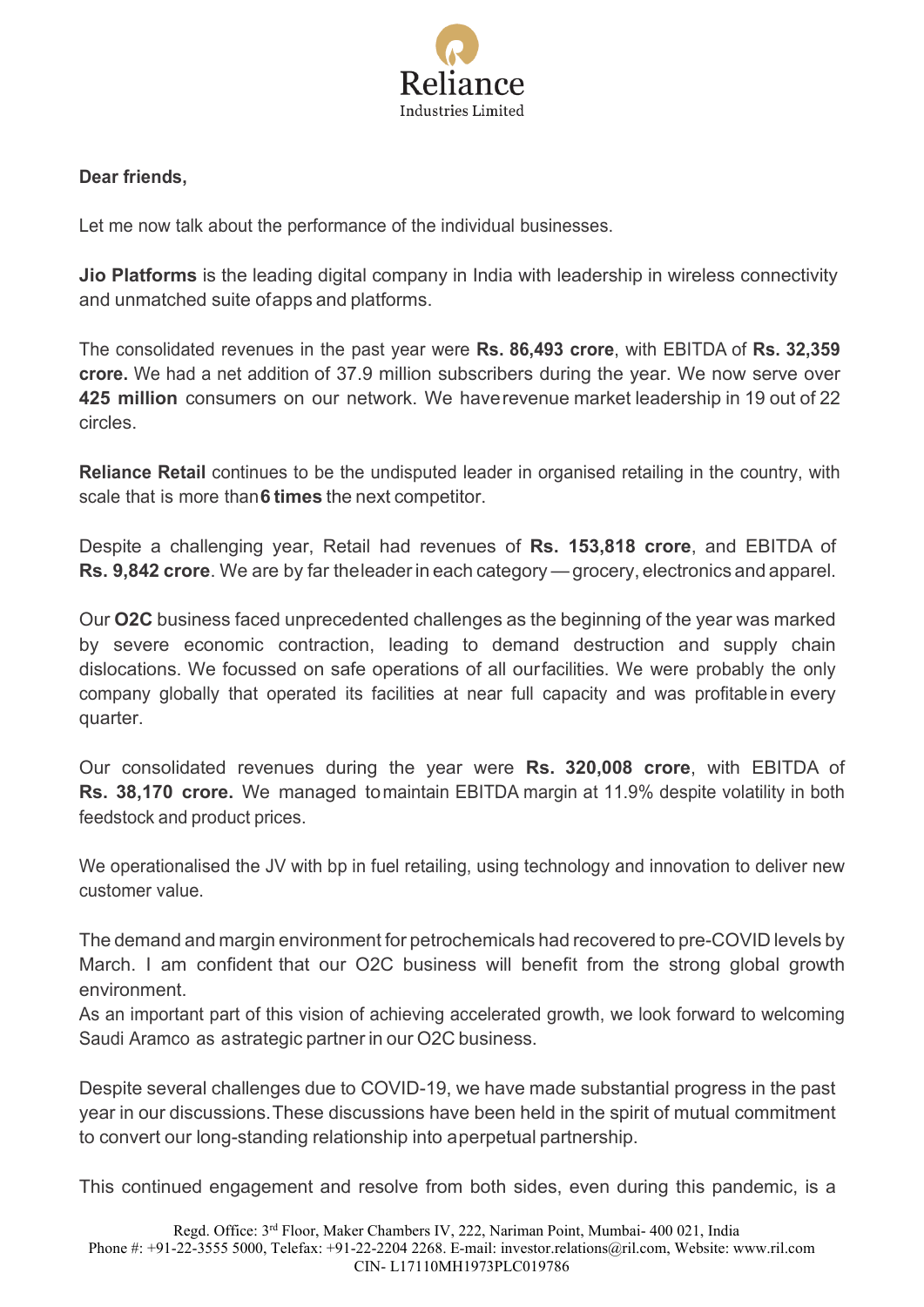

testimony of strong relationship between SaudiAramco and Reliance. I expect our partnership to be formalised in an expeditious mannerduring this year, after obtaining required regulatory clearances.

In our **E&P** business, bp and Reliance commenced production in KGD6 basin. Our JV brought two of our three toughest deep water gas projects to production. This has been accomplished in record time and set a new global benchmark for capital costs.

We are now on course to bring the third Deepwater MJ field onstream in the last quarter of 2022. Together we will produce 30 MMSCMD gas production by 2023. This will establish Reliance again as one of the largest producers ofgas in India, meeting **20% of India's gas demand**. E&P will again be a source of significant value and sustained earnings growth over the next decade.

### **Dear Shareholders,**

Today I am happy to inform you about a change in the Board of Reliance Industries Limited. **Shri YP Trivedi** has expressed his desire to retire from the Board. It is my duty to place on record our sincerest thanks to Trivediji. He joined our Board at the request of our Founder DhirubhaiAmbani in 1992.

On behalf of the entire Board and the shareholders, I would like to thank him from the bottom of all our hearts for hiswise counsel and sage advice for nearly 30 years.

Respected Trivediji, we wish you continued good health and happiness. You are now 92 years young. May God blessyou to become a **Shatayushi** – a centurion.

I am delighted to welcome **H.E. Yasir Al-Rumayyan**, Chairman of Saudi Aramco and the Governor of the Public Investment Fund, to join the Board of Reliance Industries Limited as an Independent Director. He is one of the most renowned names in energy and finance globally.

I am sure that we will immensely benefit from his rich experience with one of the world's largest companies, and alsoone of the largest Sovereign Wealth Funds in the world.

His joining our Board is also the beginning of internationalisation of Reliance. You will hear more about our internationalplans in the times to come.

# **3. New Energy Business: Vision, Mission and Implementation Plan**

# **Dear Shareholders,**

Last year I had shared with you our vision to create the next big Value Creation Engine for Reliance and India – our **NewEnergy** and **New Materials** business.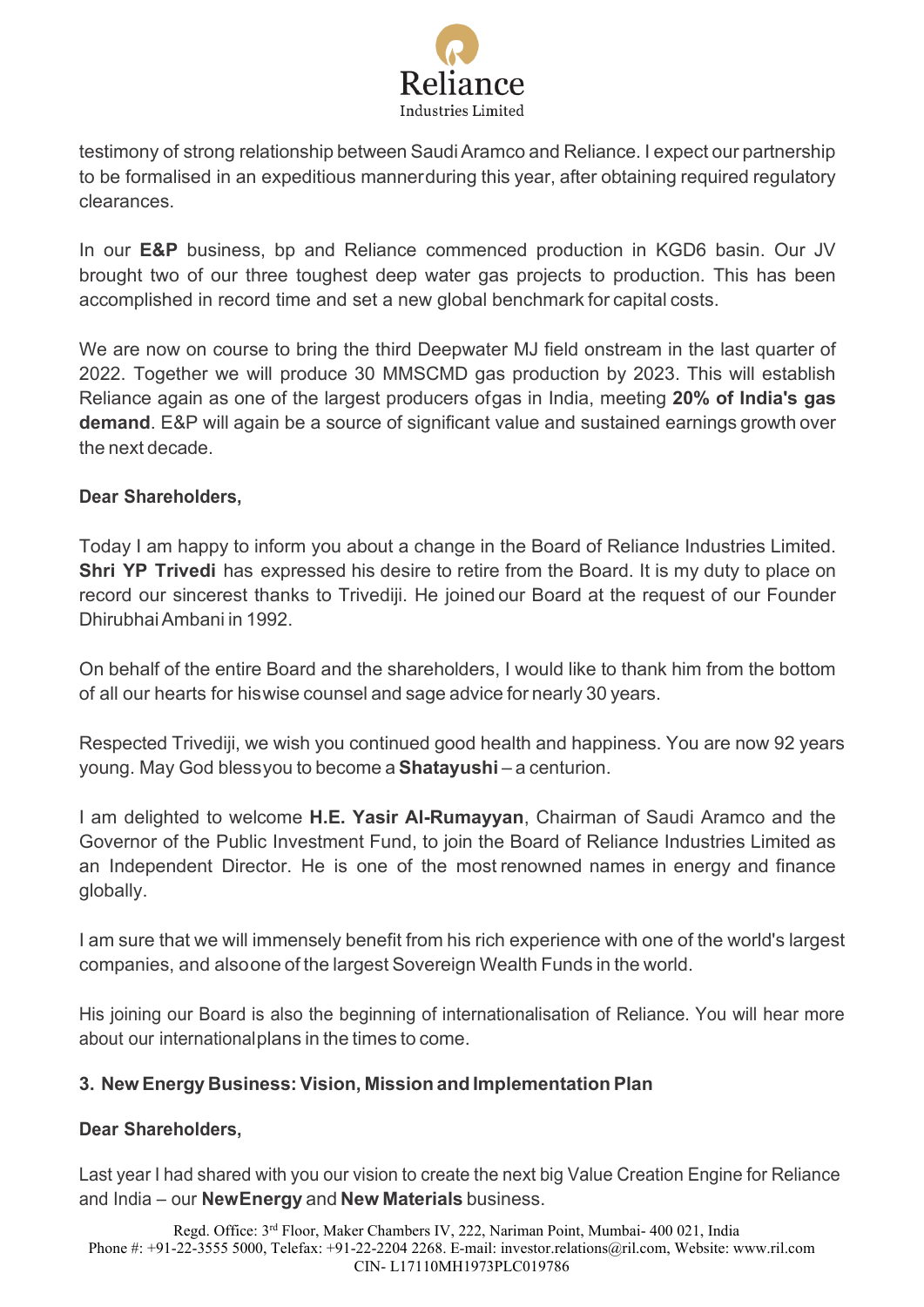

I had also announced our 15-year commitment to become net carbon zero by 2035. Today I am happy to present to youour ambitious strategy and roadmap for implementing this vision.

The world is entering a new energy era, which is going to be highly disruptive. The age of fossil fuels, which powered economic growth globally for nearly three centuries, cannot continue much longer. The huge quantities of carbon it has emitted into the environment have endangered life on Earth.

Our world has only one option: rapid transition to a new era of green, clean and renewable energy. The COVID pandemic has further put the climate issue in the crisis bucket.

Therefore, the global new energy agenda needs to move **from dialogue to action**, **from commitment to urgent implementation** on the ground. In reality, it is not enough to be carbon neutral; the world needs to achieve absolute reductions in emissions as soon as possible.

Last month, the International Energy Agency (IEA) for the first time presented a concrete global roadmap for the energy sector to remove all emissions by 2050. The roadmap calls for annual additions of solar Photovoltaic to increase global solar capacity from **737 GW in 2020 to about 5,000 GW by the end of 2030.**

While this clean energy transition is a global imperative, it is important for India and other developing nations for another reason. India is experiencing an **Explosion of Aspirations** India's GDP per capita is around 2,000 dollars while the world average is around 12,000 dollars. India's power consumption per capitaat present is only one third of global consumption.

This **Wealth Disparity** and **Energy Disparity is unacceptable**. Furthermore, the health, wellbeing and quality of lifeof every human being is inperil because of the polluted environment.

The only answer to these problems lies in **Sustainable** and **Equitable Development** in India and globally.How do we increase our energy production while drastically reducing our carbon emission content?

How do we meet India's growing energy needs through domestic sources of energy, and not by importing carbonintensive fuels?

How do we do so in a self-reliant and affordable way which benefits 1.35 billion Indians?

These are the challenges that we face. I firmly believe that **India can**, **India must**, and **India will** meet these challenges.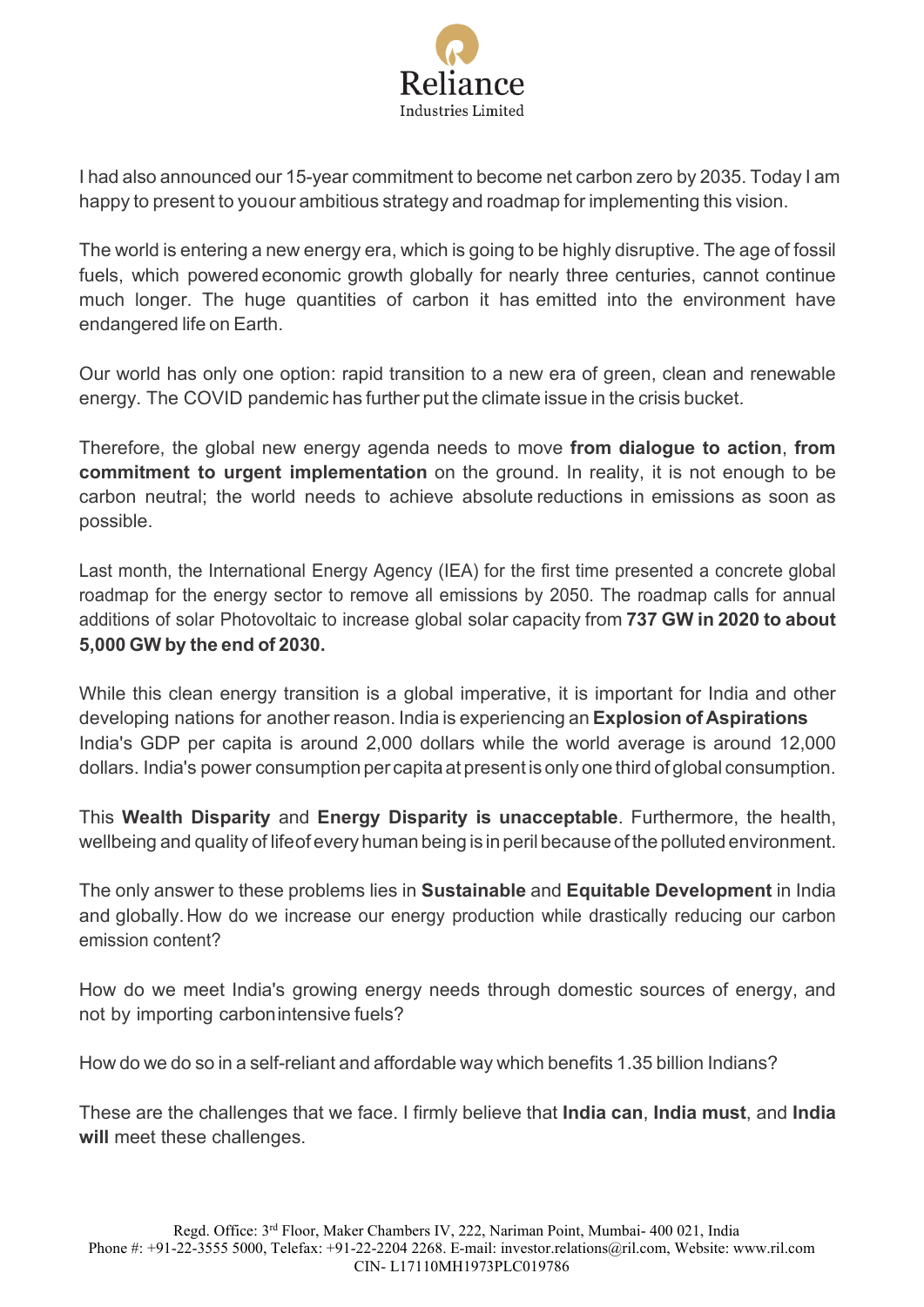

# **Friends,**

Today I would like to make three affirmations.

**First:** As one of the biggest energy markets in the world, India will play a leading role in transforming the global energylandscape.

**Second:** As a company always focused on growing businesses of the future, Reliance will provide leadership on thecombined strength of our balance-sheet, talent, technology and proven project execution capabilities.

**Third:** Reliance will make its New Energy business a truly global business. In 2016, we launched Jio with the aim of bridging the **Digital Divide** in India.

Now, in 2021, we are launching our new energy business with the aim of bridging the **green energy divide** in India andglobally. And we will do it — like we have always done — by getting our First Principles right.

**First through Hyper-Integration:** By integrating scientific knowledge with continuous technological innovation to build and operate truly integrated systems that deliver hyperperformance;

**Second with a Robust business model:** By building a model that catches the irreversible upward curve in the demand for green, clean and renewable energy in India and globally; and the downward curve in the cost of their production;

**Third by Scale:** By improving the efficiency, performance and life-cycle of our assets and operations to achieve totalsystem optimisation and economics.

# **Friends,**

I have no doubt that **world-class talent** will be the most critical resource for this new business. We have begun theprocess of attracting the best talent from across the world and put into place various key initiatives.

We have established the **Reliance New Energy Council** with some of the finest minds, globally. They will help us validate our strategies and embrace disruptive pathways to achieve our goals.

We are creating a coalition of partnerships with leading global universities, best technology companies and most promising start-ups in America, Europe, Australia and Asia. In addition, we shall leverage our existing strengths and capabilities in digitisation platforms and large-scale manufacturing.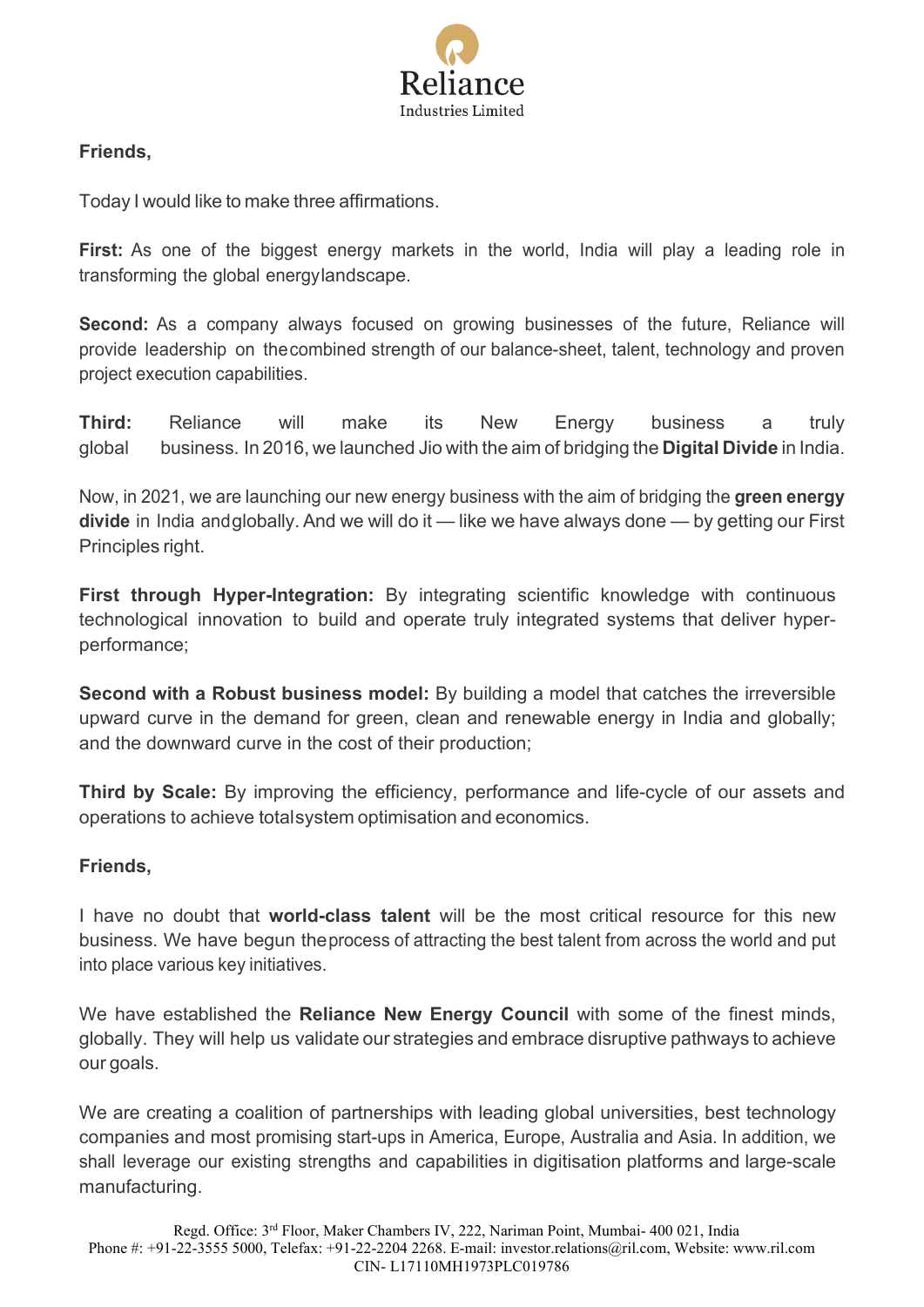

### **Dear Shareholders,**

I am happy to inform you that we have started work on developing the **Dhirubhai Ambani Green Energy GigaComplex** on 5,000 acres in Jamnagar.

It will be amongst the largest such integrated renewable energy manufacturing facilities in the world.

**Jamnagar was the CRADLE OF OUR OLD ENERGY BUSINESS.**

**Jamnagar will also be the CRADLE OF OUR NEW ENERGY BUSINESS.**

Allow me to take you through our **3-part plan.**

The first part of our plan is to build **Four Giga Factories**.

These will manufacture and fully integrate all the critical components of the New Energy ecosystem. One, for the production of solar energy — we will build an **integrated solar photovoltaic module factory.**

Two, for the storage of intermittent energy — we will build an **advanced energy storage battery factory.**Three, for the production of green hydrogen — we will build an **electrolyser factory.**

Four, for converting hydrogen into motive and stationary power – we will build a **fuel cell factory.**

Over the next 3 years we will invest over **60,000 crore rupees** in these initiatives. Reliance will thus create and offer afully integrated, end-to-end renewables energy **ecosystem**.

#### **Friends,**

Allow me to explain each of these facilities in some more detail.

Our first Integrated**SolarPhotovoltaic Giga Factory** will create solar energy. We will start with raw silica and convertthis to poly silicon which we will then convert to ingot and wafers. These wafers would be used to make high efficiency solar cells and finally assembled into solar modules of highest quality and durability.

We will target to achieve costs that are lowest in the world to ensure affordability of our solar modules. We are highlyinspired by the goal set by our **Prime Minister Shri Narendra Modiji** for India to achieve **450GW** of renewable energy capacity by 2030.

Out of this, I am pleased to announce today, that Reliance will establish and enable at least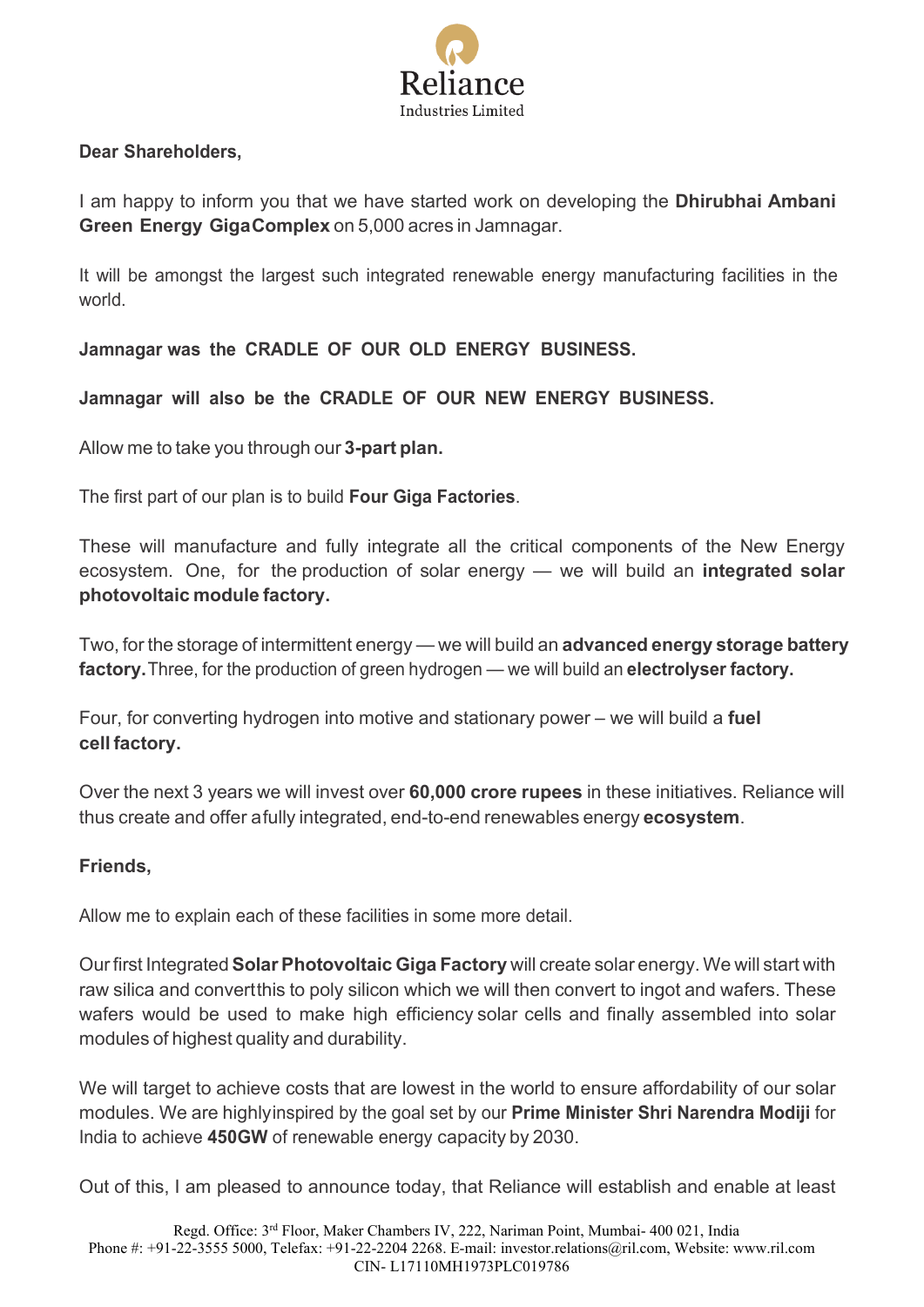

**100GW** of solar energy by 2030. A significant part of this will come from rooftop solar and decentralised solar installations in villages. These will bring enormous benefits and prosperity to rural India.

Solar energy is available only during the day, while power is needed round the clock. Therefore, storage is an important piece of the puzzle to solve. For this, we will launch our second initiative — an **Advanced Energy Storage Giga Factory**.

We are exploring new and advanced electro chemical technologies that can be used for such large-scale grid batteriesto store the energy that we will create. We will collaborate with global leaders in battery technology to achieve the highest reliability for round-the-clock power availability through a combination of generation, storage, and grid connectivity.

Besides Electricity, Green Hydrogen will be a unique energy vector that can enable deep decarbonization of many sectors such as transportation, industry and power. One of the most common methods of generating Green Hydrogen is by electrolysis of pure water through Electrolysers.

This brings me to our third initiative — an **Electrolyser Giga Factory** to manufacture modular electrolysers of highest efficiency and lowest capital cost. These can be used for captive production of green hydrogen for domestic use as wellas for global sale.

And, finally, our **fourth** initiative will be the **Fuel Cell Giga Factory**. A Fuel Cell uses Oxygen from the air and Hydrogen, to generate electricity. The only emission of this process is nonpolluting water vapour.

In the new era, Fuel Cells will progressively replace internal combustion engines. Fuel Cell engines can power automobiles, trucks and buses.They can also be used in stationary applications for powering data centres, telecomtowers, emergency generators and micro grids and industrial equipment.

This brings me to the **second part of our plan** – providing infrastructure and materials to support the four Giga factories.

Our Jamnagar complex will provide infrastructure and utilities to manufacture ancillary material and equipment needed to support these Giga factories so that all critical materials are available in time. We will also support independent manufacturers with right capabilities to be part of this nationwide ecosystem.

We will invest an additional **Rs. 15,000 crore** in value chain, partnerships and future technologies, including upstream and downstream industries. Thus, our overall initial investment from our own internal resources in the New Energy business will be **Rs. 75,000** (over **\$10 billion**) crore in 3 years.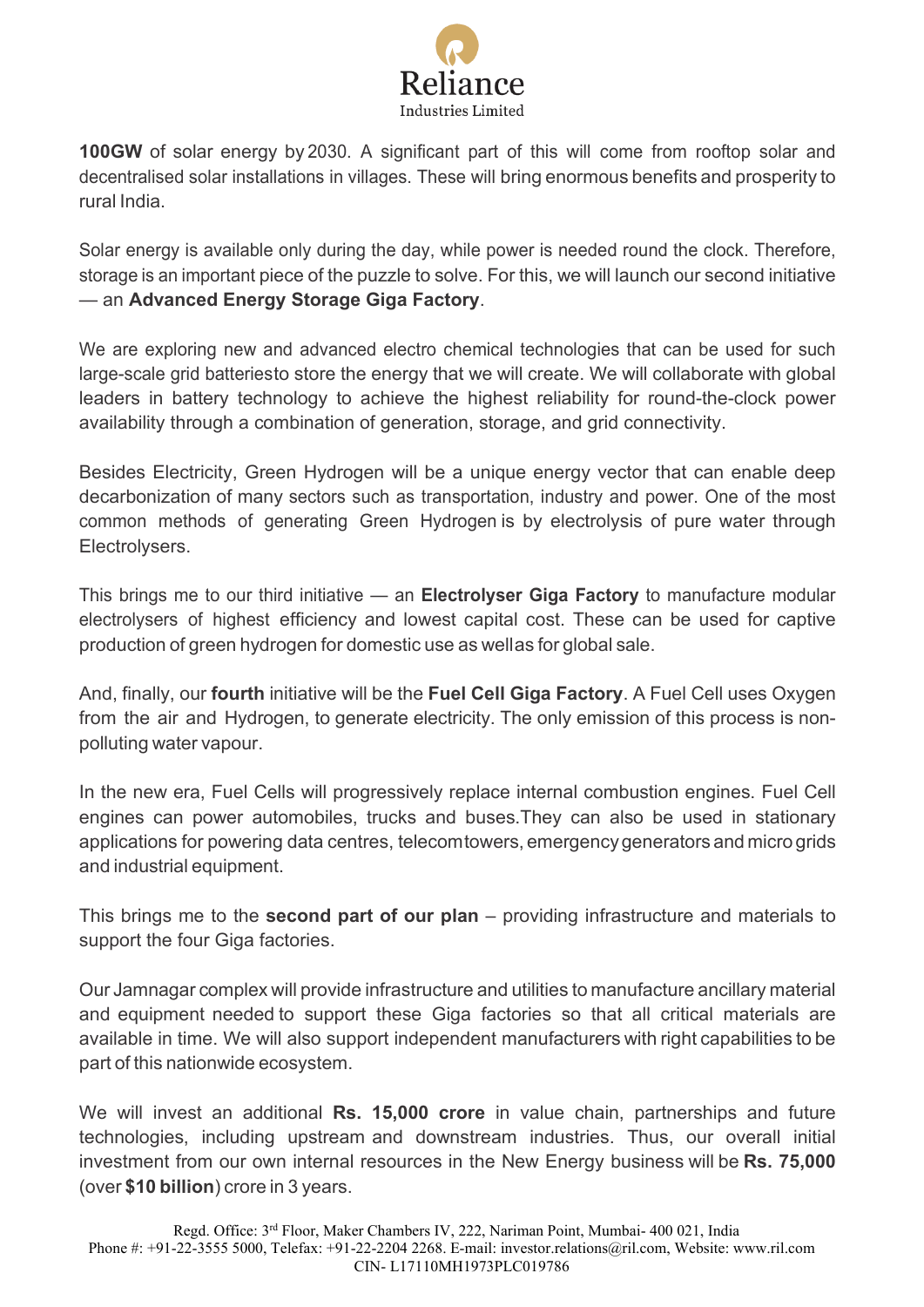

Now let me take you through the **third part of our plan**:

Over the years, Reliance has developed significant engineering, project management and construction capabilitiescombining physical and digital technologies.

We will repurpose these capabilities, along with major international organisations to execute and deliver world class, renewable energy solutions.

We will build two additional divisions to further strengthen this ecosystem. First, a dedicated Renewable Energy Project Management and Construction Division. Second, a dedicated Renewable Energy Project Finance Division.

The **Renewable Energy Project Management and Construction Division** will provide gigawatt scale end-to-endsolutions for large renewable plants across the world. It will enable and partner with thousands of **Green MSME Entrepreneurs**, who can deploy kilowatt to megawatt scale solutions in agriculture, industry, residences and transportation.

The **Renewable Energy Project Finance Division** will provide finance solutions to the stakeholders in our ecosystem. We will achieve our goals by enabling a platform to source longterm global capital for these investments at the most attractive terms.

We will seek support from our relationship banks and global green funds for this purpose. Simultaneously, we will also facilitate a platform to provide financing for the entire ecosystem of small businesses and entrepreneurs who investalongside with us.

All of these three parts together constitute our architecture for **India's decentralised Green Economy.** Over a period of time, it will generate **millions of new and high-value job opportunities** for our youth**.** With these new initiatives,Reliance will put Gujarat and India on world solar and hydrogen map.

All our products will proudly proclaim: **Made in India, by India, for India and for the world!** This will be Reliance's yetanother big contribution to our Prime Minister's clarion call of **Atmanirbhar Bharat**.

I am certain that India will present to the world a template of a **Green Economy Movement**, which will truly be a **People's Movement**.

Solar power is the primary source of energy for our Planet Earth. **'Soorya Dev'** has blessed India with almost limitlesssunlight.

I envision a future when our country will be transformed from a **large Importer of Fossil Energy** to a **large Exporterof Clean Solar Energy solutions**.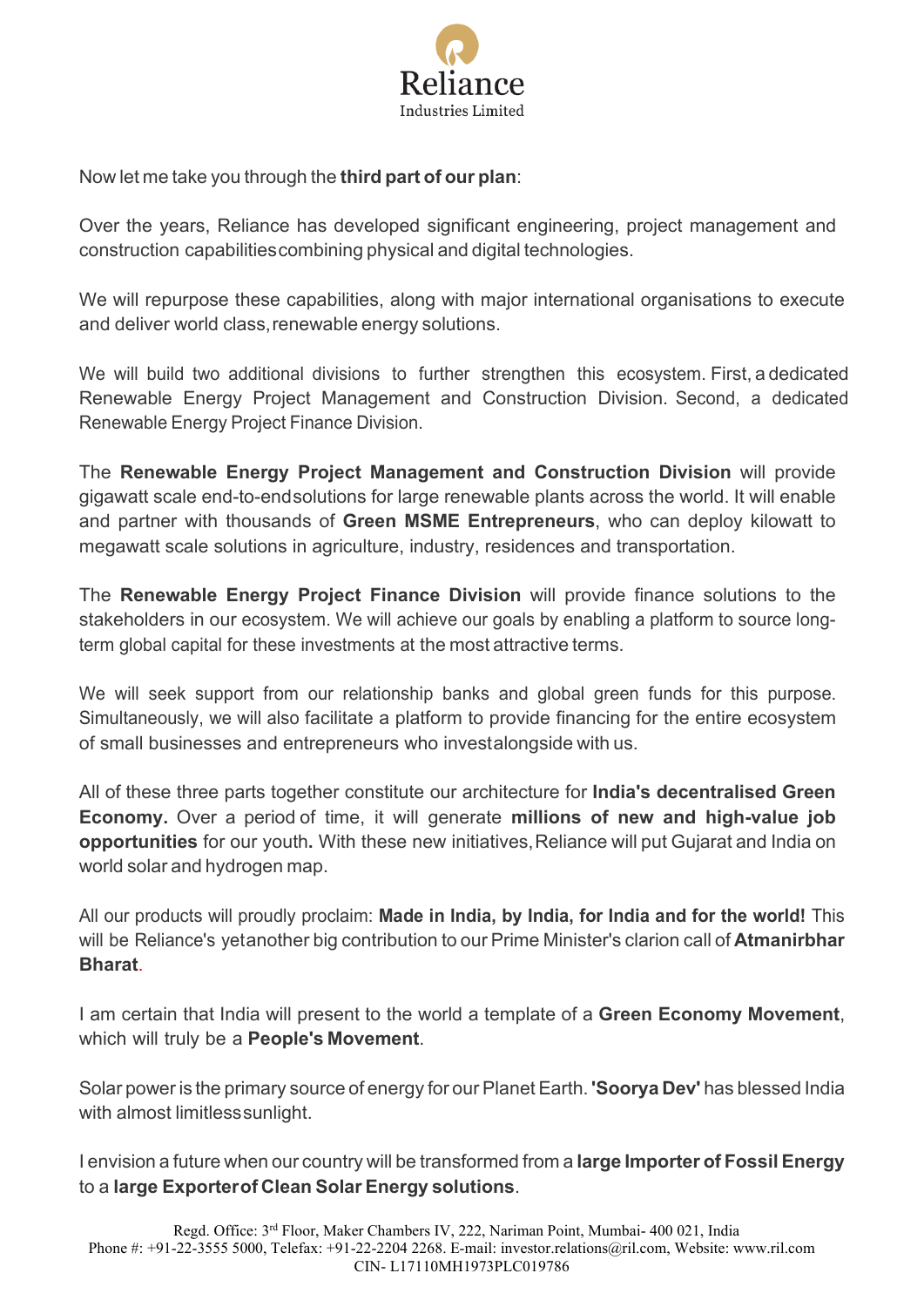

#### **Dear Friends,**

Reliance is also evolving a vision for **NEW MATERIALS** and **GREEN CHEMICALS**. We will kickstart this by strategically investing in India's first world-scale **CARBON FIBER plant** for supporting our hydrogen and solarecosystems.You will hear more about this in the months to come.

Our newGreenVision also has immense benefits for our existingO2C business.Allow me to take you through these:

First, we will use solar energy on an economically attractive basis to decarbonise our existing O2C business andaccelerate our journey to become net carbon zero.

Second, we will use Green Hydrogen and CO<sub>2</sub> as raw materials to develop a road map for new Green Chemicals, Green Fertilizer and e-fuels.

Third, we will commercialise with global partners our own world-beating proprietary Multizone Catalytic Cracking (MCC) Technology to optimise the fossil fuel transition to sustainable chemical and material building blocks.

Thus, we will transform our legacy business into sustainable, circular and net zero carbon materials business. One thatwill provide growing returns over several decades.And we will do this by repurposing our existing assets to extend theireconomic life and earning capacity. In doing so we will have no legacy asset write-downs in the coming years.

#### **Dear Shareholders,**

This twin execution plan of building a New Energy and materials ecosystem and decarbonising and repurposing ourexisting O2C business is a **multi-decade growth path for our company.** It has the potential to create unprecedentedvalue for India and for Reliance in the coming years.

#### **Dear Shareholders,**

New Energy and New Materials are not merely another business for us.It is our mission to heal the environment. It is an expression of Reliance's commitment that **WE CARE** for our beautiful and bountiful planet.

By implementing our Green Vision, Reliance will help transition India and the World from an **Industrial Civilisation** to an **Ecological Civilisation.** We are repaying our debt of gratitude to **Mother Nature**.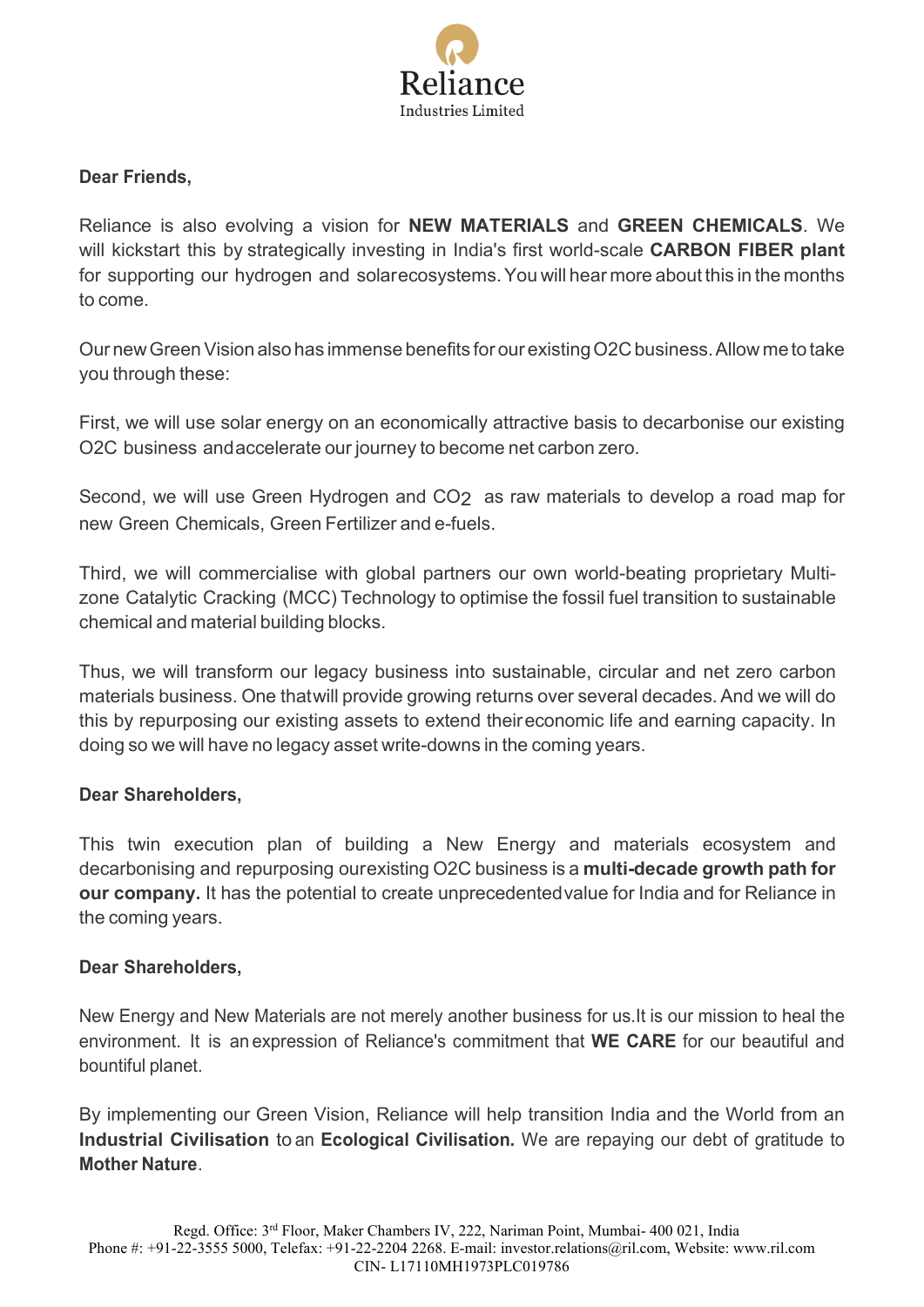

# **Dear Shareholders,**

Let me tell you, in all humility, that New Energy is the most exciting, most challenging and most purpose-driven missionI will be pursuing in my life. I seek your blessings and support for success in this mission.

# **4. Reliance Jio**

# **Dear Friends,**

Let me now turn to JIO, our digital services initiative.

In spite of COVID, JIO sustained its track record of robust performance. JIO became the first operator outside China tocross 400 million mobile subscribers in a single country.

We are truly grateful to all our valued customers. Thanks to them, JIO is today the world's second largest mobile datacarrier handling monthly traffic of over 630 crore GIGABYTES.

This is nearly 45% growth in data consumption in the last year alone, a testament to the rapid pace at which India isdigitizing.

More significantly, JIO continued to be the **digital lifeline** binding Indians together despite social distancing, lockdowns and working-from-home. During the past year, we also made the necessary capital investments to furtherstrengthen our market position and growth.

During recent spectrum auctions, we invested **Rs. 57,123 crore** to acquire significant additional spectrum, making JIOthe largest operator of 4G spectrum in India. And we have operationalized nearly 100% of this additional spectrum.

When combined with another **Rs. 15,183** crore we invested in further expanding our network infrastructure, JIO has raised the bar even higher for service quality and JIO's leadership is evident across India along all key metrics like indoor coverage, download speeds and video experience.

More importantly these investments have also created the capacity to on-board an additional 200 million customers onJIO's network thereby bringing digital empowerment to even more Indians.

# **Friends,**

JIO has truly democratized digital connectivity in India by offering the highest quality, most affordable 4G broadband services in the world. Even so, India still has nearly 300 million mobile users who are unable to escape from inefficientand exorbitant 2G services because even a basic 4G smartphone remains unaffordable for these users.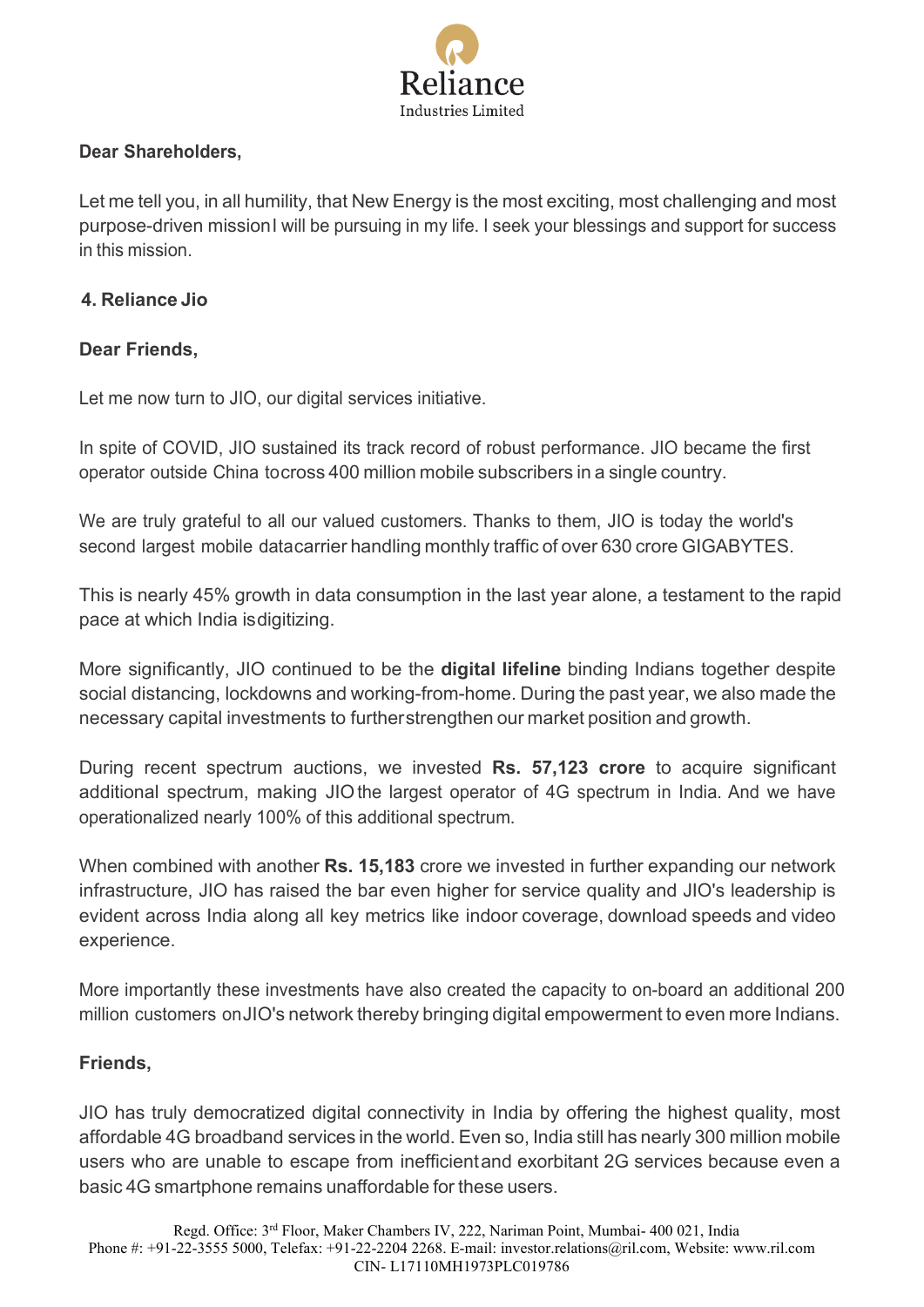

Therefore, an ultra-affordable 4G smartphone is essential to make **India "2G-mukt".** Last year, Sundar and I had talked about Google and JIO co-developing a next-generation, feature-rich, but extremely affordable smartphone, aimed at providing first-time internet access for 2G users.

Today, I am pleased to announce that Google and JIO teams have jointly developed a truly breakthrough Smartphone, that we are calling JIOPHONE Next.

JIOPHONE Next is a fully featured smartphone, supporting the entire suite of applications from both Google and Jio, aswell as the Android Play Store through which users will have access to the entire universe of Android Apps.

JIOPHONE Next is powered by an extremely optimised version of the Android Operating System, that has been jointlydeveloped by JIO and Google, especially for the Indian market.

While being ultra-affordable, JIOPHONE Next is packed with cutting-edge features like the voice assistant, automatic read-aloud of screen text, language translation, smart camera with augmented reality filters and much more.

This is a testimony to a global technology giant and a national technology champion working jointly to make a break-through product, that can be first introduced in India and then taken to the rest of the world.

JIOPHONE Next will be available in the market from the auspicious date of Ganesh Chaturthi, 10th September this year,

And as you have come to expect from Jio, it is my promise that JIOPHONE Next will be by far, amongst the mostaffordable smartphone not just in India, but globally.

Let me now invite my good friend Sundar to talk about JioPhone Next, and other areas of collaboration betweenGoogle and JIO.

# *Sundar Pichai Speech:*

*"Thank you to Mukesh, Nita, Akash, and Isha - and to everyone at Reliance Industries for all you do for India…*

*From investing in infrastructure and technology... to creating jobs and expanding opportunity… to supportingcommunities in need, especially in this difficult moment for the country.*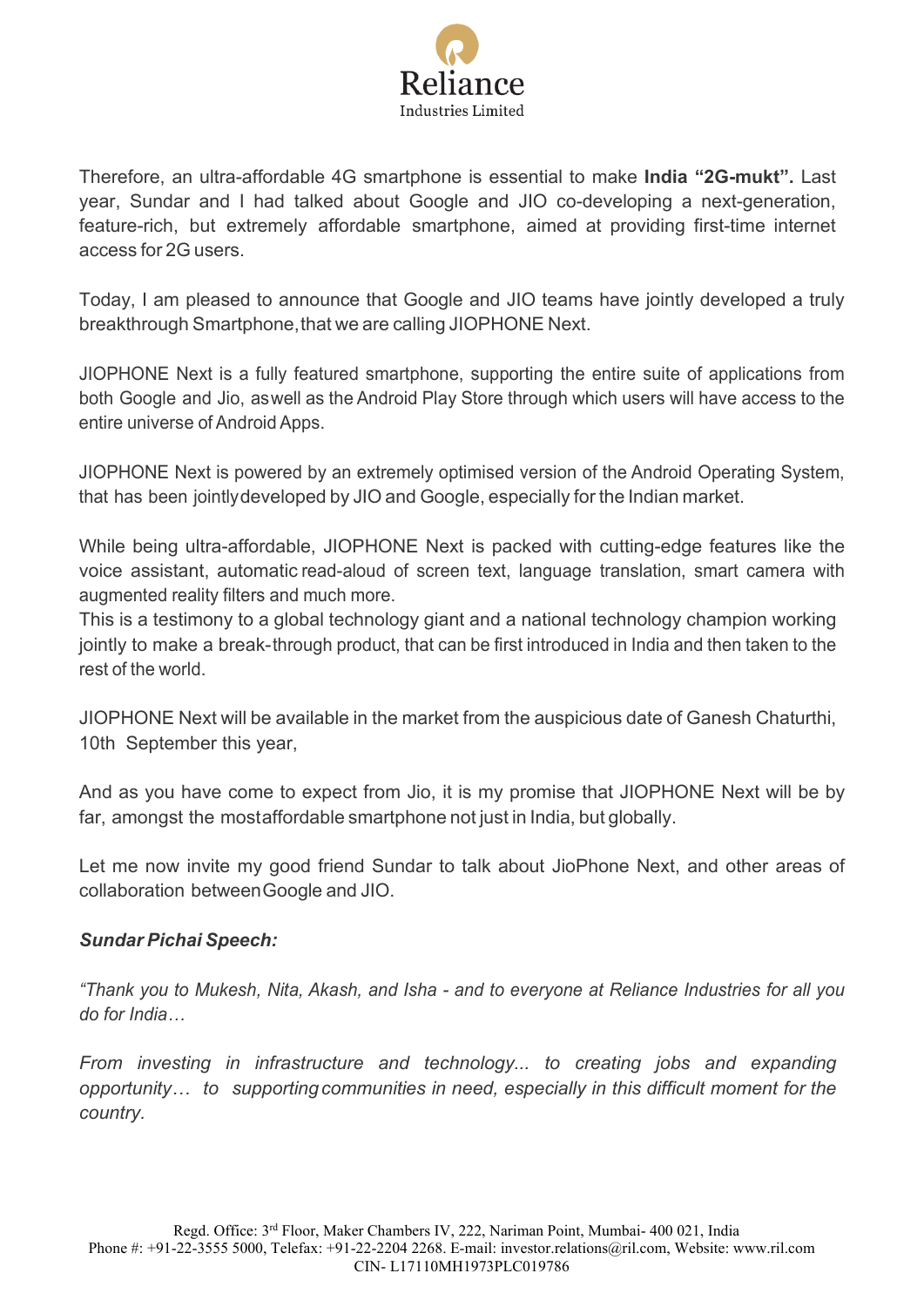

*It's been devastating to see the country hit so hard by COVID-19. Yet it's heartening to see how Reliance has steppedup to contribute to the national response and get support to the communities that need it most.*

*On behalf of all of us at Google: we hope you are taking care...and are wishing for better days ahead.*

*For Google, the past year has brought renewed purpose and greater urgency to our mission to organize the world'sinformation and make it universally accessible and useful.*

At a time when so many aspects of our lives and work are moving online, it's even more important *to make technologyaccessible and helpful for everyone.*

*This goal is at the heart of our partnership with Reliance Jio. I was proud to help launch this partnership last year.*

*It was the first and biggest equity investment from the* Rs. *75,000 crore Google for India Digitization Fund.*

*Our vision was to bring affordable access to information for Indians in their own language... to build new products and services for India's unique needs... and empower businesses with technology.*

*I'm excited that today, we can announce the next steps in this vision: Starting with a new, affordable, Jio smartphone,created with Google.*

*Our teams have optimised a version of our Android OS especially for this device. It will offer language and translation features, a great camera, and support for the latest Android updates.*

*It is built for India… And it will open up new possibilities for millions of new users who will experience the internet for the very first time…. And we can't wait to show you the device later this year.*

*I'm also proud to announce that we are taking our collaboration further… with a new 5G partnership between GoogleCloud and Jio.*

*It will help more than a billion Indians connect to a faster and better internet... support businesses in their digital transformation… and help Jio build new services in sectors like health, education and more — laying a foundation forthe next phase of India's digitization.*

*As part of this collaboration, Reliance will also shift its core retail businesses to Google Cloud's infrastructure. They will be able take advantage of Google's AI and machine learning, ecommerce, and demand forecasting offerings.*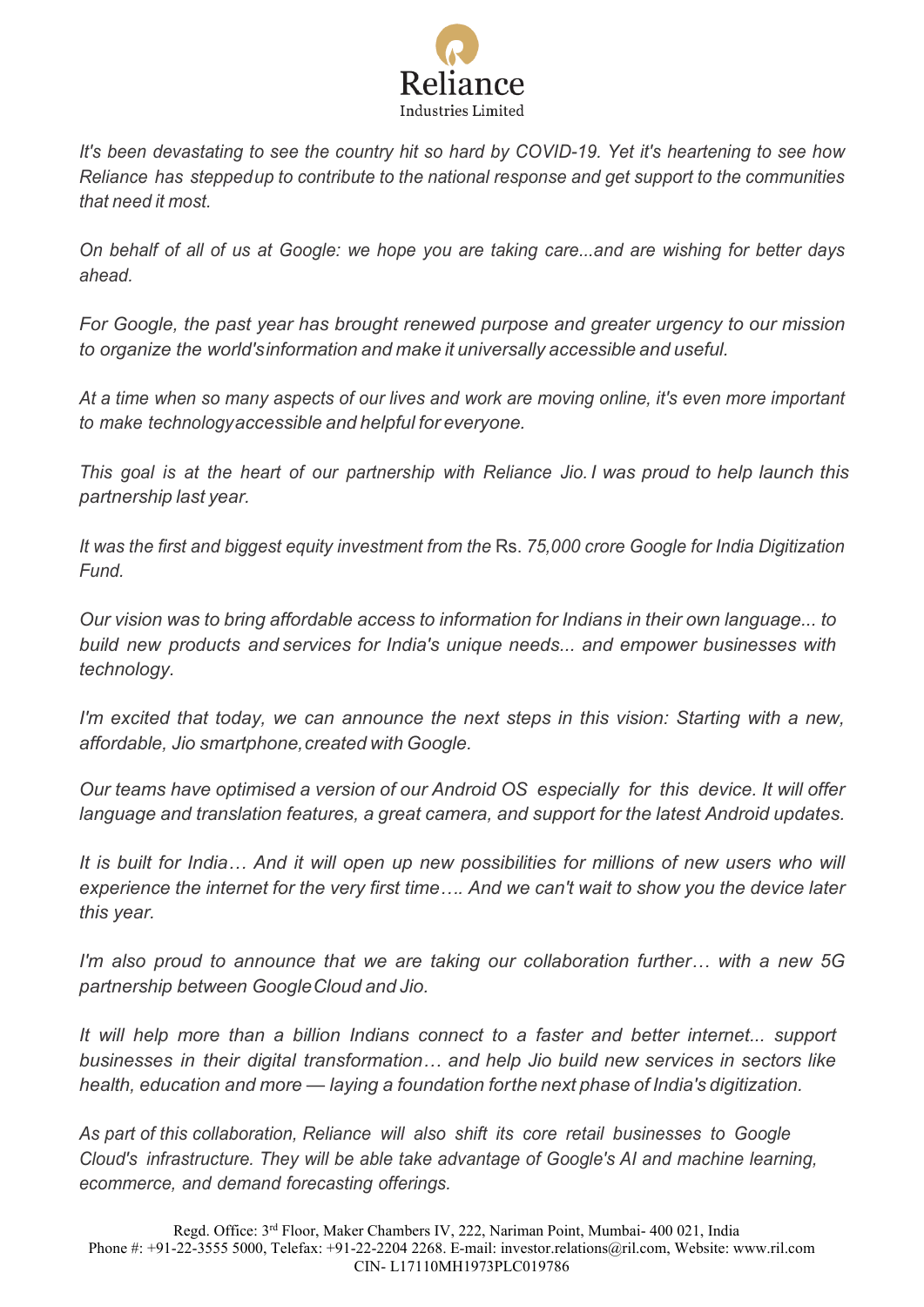

*Harnessing the reliability and performance of Google Cloud will enable these businesses to scale up as needed torespond to customer demand.*

*Empowering businesses as they embark on their digital transformation is a key part of our mission in India, and I'mexcited for the innovations this partnership will help unleash.*

*We are proud to play a part in India's next wave of technological innovation.*

*Helping to connect 1.3 billion Indians to the opportunities the internet creates is meaningful to all of us at Google -- andcertainly to me personally.*

*I know that with greater access to smartphones and improved connectivity, there's no limit to what India's peoplecan do.*

*We look forward to getting technology into the hands of more people...and to exploring what more we can achievetogether in the years ahead. Thank you."*

**Thank you, Sundar**. We greatly value our partnership with Google.

# **Friends,**

As Sundar mentioned, Cloud and Cloud solutions, is another area where we are collaborating with Google. JIO will use Google Cloud's cutting-edge technologies to power JIO's 5G Solutions and for powering the internal needs of key Reliance growth businesses like Reliance Retail, JioMart, JioSaavn and JioHealth.

# **Friends,**

We have also made significant progress in the collaborations that we announced last year. Let me start with FACEBOOK - We have launched an initial set of integrations between WhatsApp and JioMart on a trial basis and the response from WhatsApp and JioMart customers is encouraging along with lots of valuable feedback. Our joint teams are actively developing the full New Commerce solution linking merchants and consumers,and we plan to progressively launch these over the next few quarters.

With MICROSOFT - We have operationalized an initial 10 MW capacity of JIO-AZURE Cloud Data centres in two cities, Jamnagar and Nagpur. We are currently onboarding the initial group of pilot customers and we plan to expandour data centre capacity and our offerings to a growing number of SMEs and start-ups over the coming quarters.

We are indeed privileged to have partners like Facebook, Google and Microsoft, in whose company, our efforts to create a DIGITALSOCIETY in India seems that much easier.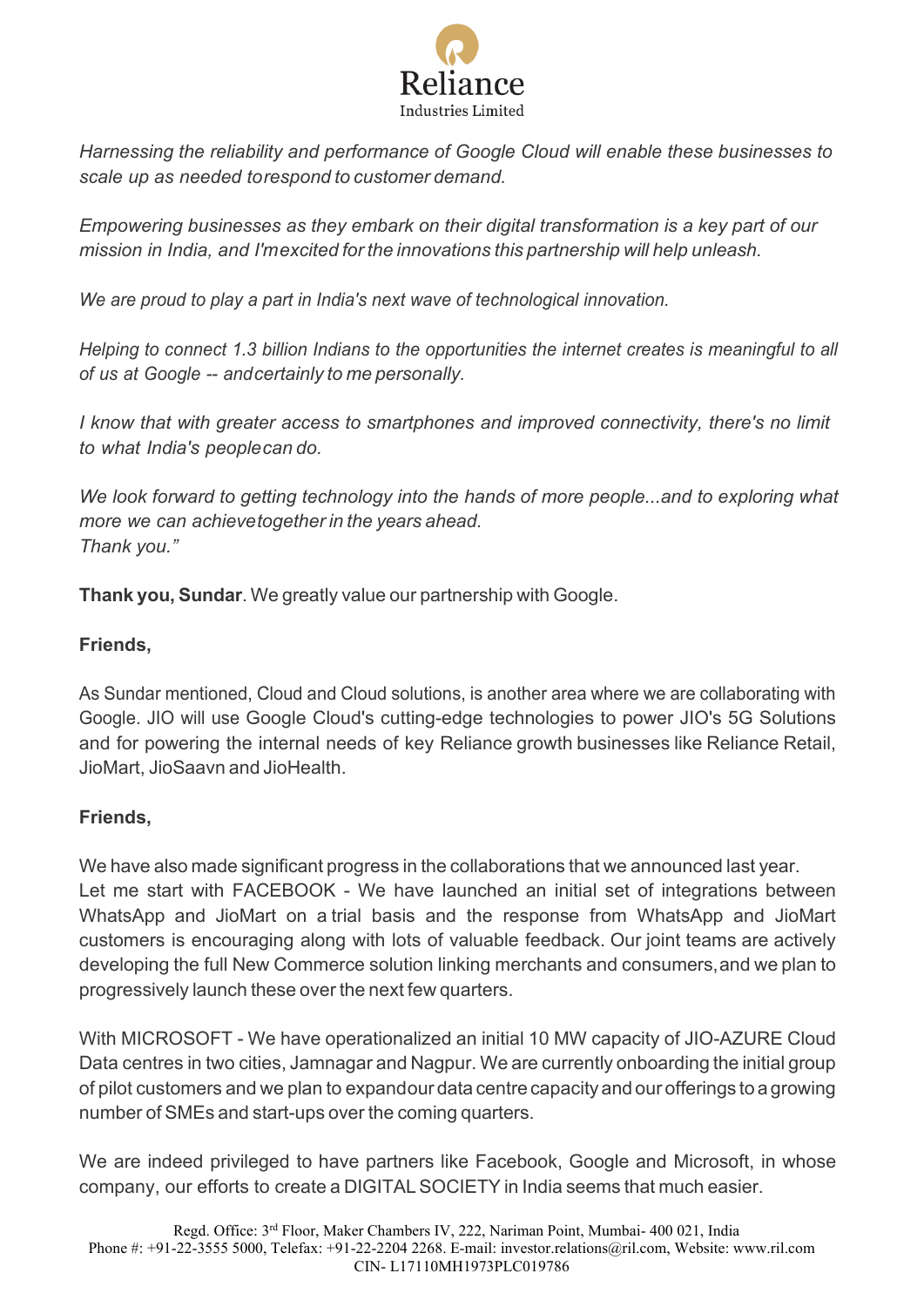

# **Friends,**

Across the world, the past 15 months have been challenging for on-the-ground physical work.

JIOFIBER, JIO's optical fiber-based, gigabit speed, fixed broadband services has also faced similar challenges. Thepace of Optical fiber deployment, building-connectivity and homeinstallations have all been slower than expected because of lockdowns and other restrictions across our country.

Despite this, I am glad to announce that JIOFIBER has acquired more than 2 million new premises over the past year,following all safety protocols for our customers and employees. Now, with a cumulative base of 3 million active homeand business users, JIOFIBER has become the largest and the fastest growing fixed broadband operator in India.

Data consumption on JIOFIBER has grown to more than 3.5 times compared to a year ago. Today, JIO's optical-fibernetwork is physically present outside more than 12 million homes and business premises, with a deep fiber footprint in the top 100 cities.

I continue to be confident of a rapid uptake of JIOFIBER services and revenue growth for JIO as India recovers fromCOVID.

# **Dear Shareholders,**

I announced last year that JIO's engineers have developed a 100% home-grown and comprehensive 5G solution which is fully cloud native, software defined, and digitally managed.

Jio has taken tremendous strides in maturing this state-of-the-art Standalone 5G technology, which signifies a quantum leap to the next frontier of wireless broadband. Together with our partners, we have tested the JIO 5G solutions in India and we successfully demonstrated speeds well in excess of 1 GBPS. Our **'Made in India'** solution is comprehensive, complete and globally competitive. It reaffirms my faith in the abundant talent of Indian engineers todeliver world class products in such a cutting-edge technology.

Recently, we received the necessary regulatory approvals... as well as trial spectrum for initiating 5G field-trials. As Ispeak to you, the entire 5G Standalone Network has been installed in our data centres across the nation and also at our trial sites in Navi Mumbai.

We are confident of being the first to launch full-fledged 5G services. And because of our converged, future-proof architecture JIO's network is uniquely positioned to quickly and seamlessly upgrade from 4G to 5G.

To develop the end-to-end 5G ecosystem we are now working with leading global partners to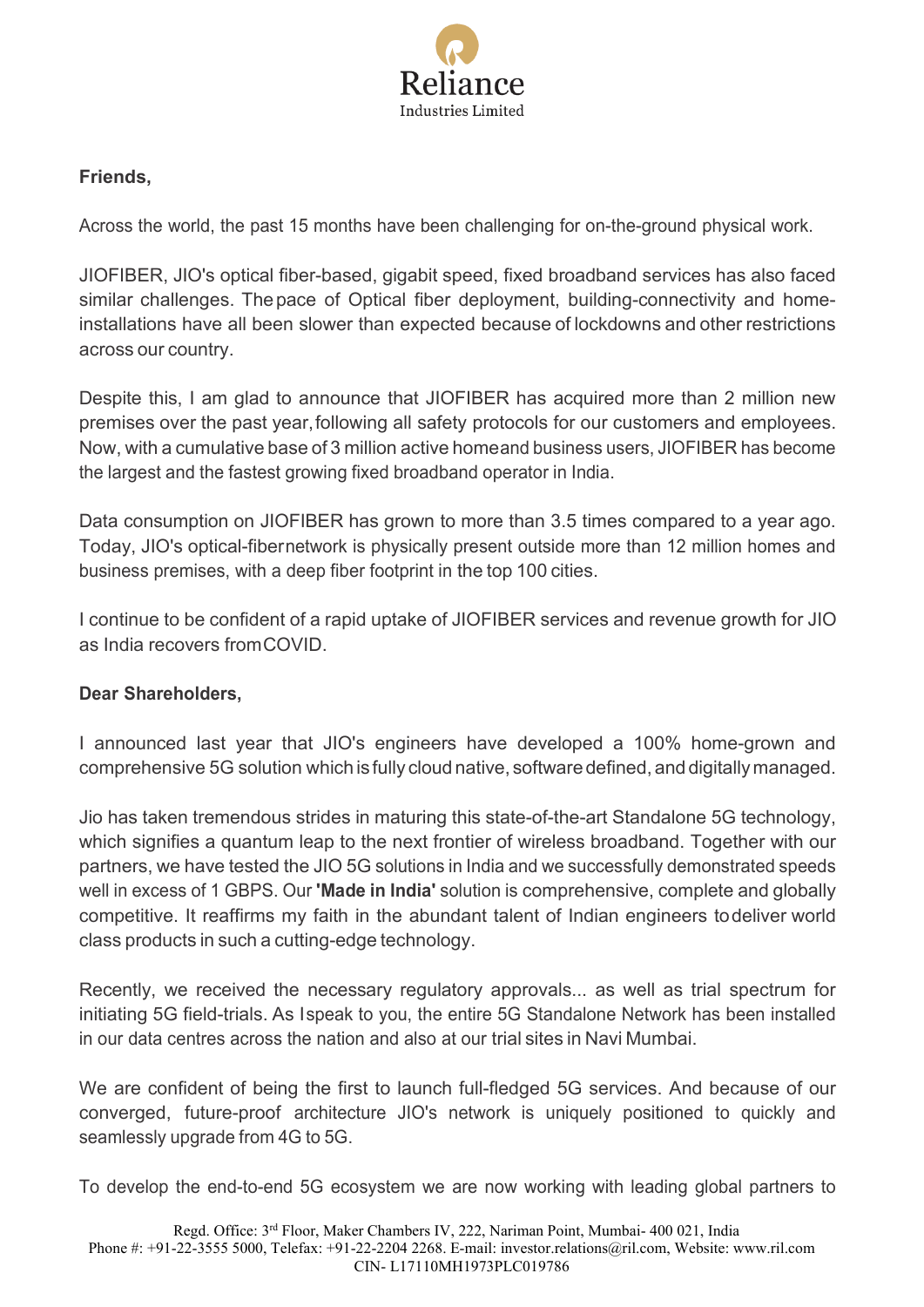

develop a full range of 5G-capable devices. The Jio 5G technology is well positioned to create compelling applications for consumers and enterprises spanning Healthcare, Education, Entertainment, Retail and other key verticals of the economy.

One exciting 5G-enabled solution that JIO is developing with Sir H. N. Reliance Foundation Hospital is a state-of-the-art Connected Ambulance. With real-time, high-fidelity Telemedicine and remote doctor access, each Connected Ambulance can become a virtual extension of a hospital emergency room even while on the move.

We are developing with Reliance Foundation schools to use 5G to deliver immersive and interactive AR/ VR content tostudents and classrooms making the learning process a delightful, memorable and enriching experience.

We hope that such showcases will catalyse the emergence of a vibrant, local 5G ecosystem making India a global hubfor 5G development and export. So JIO is not just working to make India **2G-MUKT**… but also **5G-YUKT**.

And, once JIO's 5G solution is proven at India-scale, we are excited by the prospect of exporting JIO 5G solutions toother telecom operators across the world.

# **Friends**,

JIO has developed deep expertise in multiple emerging technologies like 5G, AI/ML and blockchain and Mixed Reality.We are developing 100% owned Intellectual Property…

We have access to deep domain knowledge and operational experience within the Reliance Group across keyIndustry verticals.

We have a passionate and talented team… and world-class partners and we have the opportunity to serve a globalaudience.

In all, JIO PLATFORMS is blossoming into a global technology player… capable of creating multifold societal, customer and shareholder value for years to come.

# **5. Reliance Retail**

# **Dear Shareholders,**

Now let me talk about Reliance Retail.

This past year was the true test for our business. Despite challenging and restrictive operating conditions, RelianceRetail continued to deliver industry leading returns**.**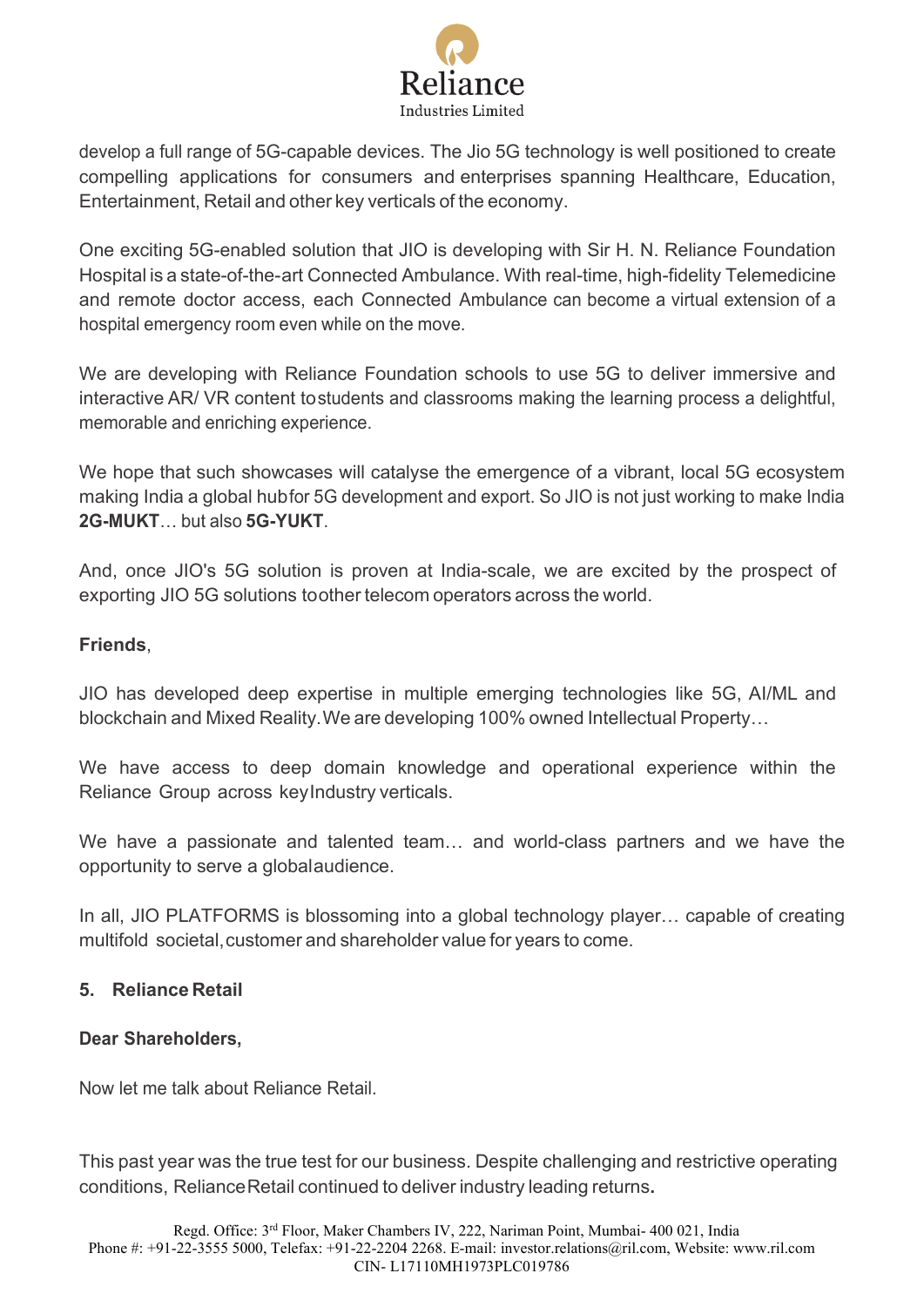

We added 1,500 new stores, which is amongst the largest retail expansion undertaken by any retailer during thisperiod, taking our store count to 12,711.

We continue to maintain and strengthen our leadership position. Today **one in every eight Indians shops** withReliance Retail.

### **My Dear Shareholders,**

Let me present some of the highlights for this year:

Our apparel business sold nearly five lakh units per day and **over 18 crore units** during the year. This is equivalent todressing the entire population of UK, Germany and Spain once.

Ajio has emerged as one of the leading digital commerce platforms for fashion and lifestyle with a portfolio of over 2,000 labels and brands and listing of over 5 lakh options. Driven by innovation, Ajio now contributes to over 25% of our apparel business.

We further consolidated our position in consumer electronics and sold **4.5 crore units of electronics** last year whichtranslates to over 120,000 units per day.

Our Omni commerce capabilities allow us to deliver an unparalleled service proposition across 1,300 cities.

As India's largest grocery retailer, Reliance Retail **sold over a billion units of groceries** or about 30 lakh units per day.Our grocery staff operated on the frontlines of crisis ensuring availability of essential products to our customers andkirana partners.

**JioMart registered over 6.5 lakh peak orders in a single day.** JioMart's growth is a testament to its already loyalcustomer base, 80% of whom are repeat shoppers. JioMart New commerce's aim is to transform and grow the small merchant ecosystem, so our merchant partners prosper.

Over the past year, over 3 lakh merchant or shop keeper partners across 150 cities were enabled and empowered totransform their businesses both physically and digitally.

Our promise to them is simple:

# *'Customer Apka, Support Hamara' —* **We support you, so that you can serve your customers better'**

A testament to our promise is that we have seen a 3x growth in kirana orders and 2x growth in order frequency. Expansion across cities is well underway and we will onboard over **One Crore merchant partners** over the next three years.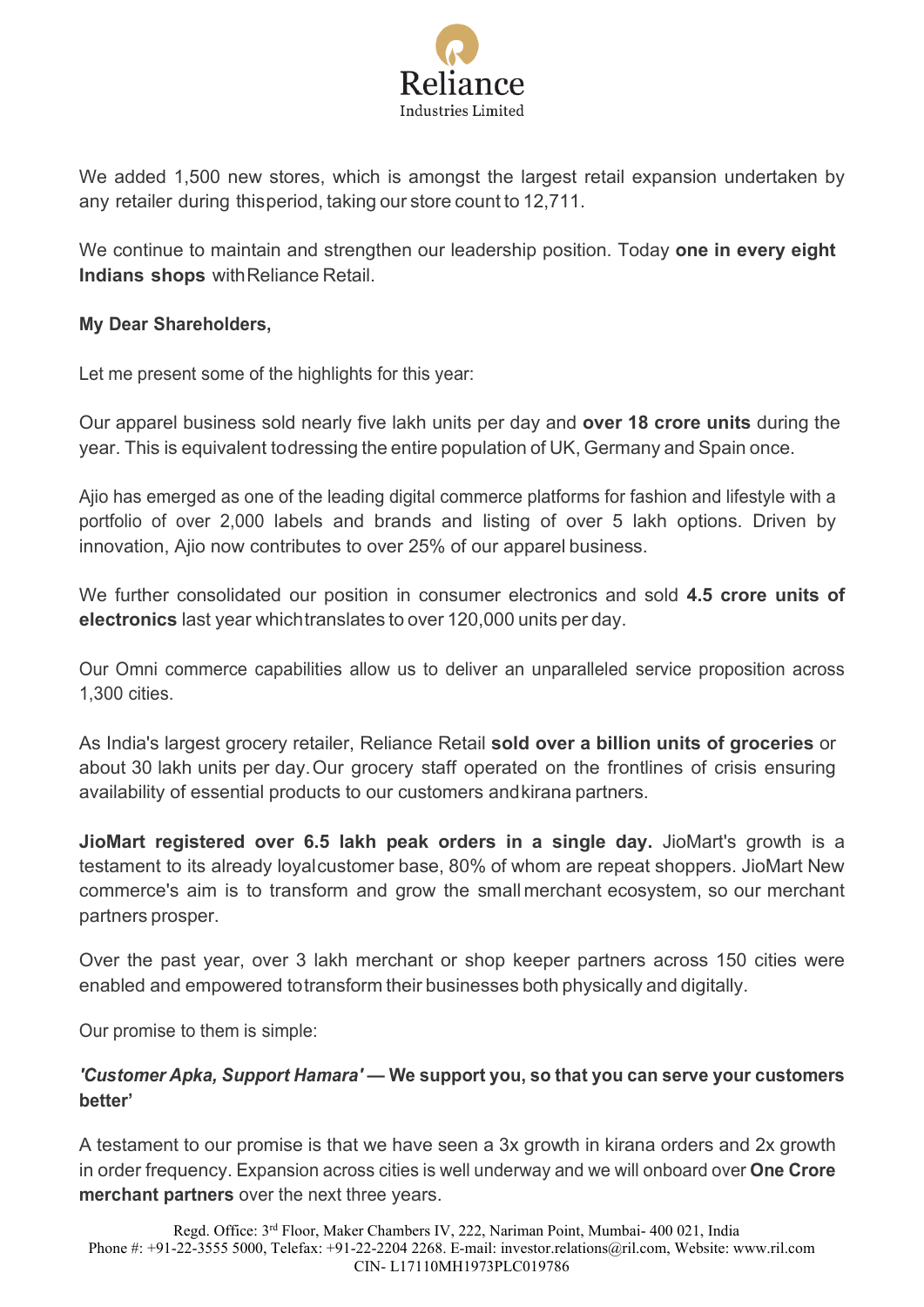

This will trigger a socio-economic transformation on an extraordinary scale in India, especially when coupled with ourmission of employment generation.

Even in these challenging times, I am personally proud to report to you that **Reliance Retail**  has not only protectedjobs, but also created **over 65,000 new jobs.** Reliance Retail currently employs over **2 lakh people** making us one ofthe largest employers in the country. Over the next three years, we shall further create **employment for overten lakhpeople** and enable the livelihoods for many more.

Growth in the retail sector will usher growth across the value chain — from raw material producers to large and smallmanufacturers, from logistics service providers to merchants, to Consumers. In order to expand this circle of sharedprosperity, we will be focussing on the following five key initiatives:

**First**, we will further invest in our **research, design and product development capabilities.** In the next year we willset up design, research, technology and innovation centres **in key areas globally and nationally to develop differentiated offerings for our diverse customer groups.**

**Second**, we will further strengthen our **sourcing ecosystem** working closely with producers, MSMEs, service providers, local and international brand companies. We will make them our partners in the journey of value creationthat our New Commerce model seeks to unlock.

**Third**, we are investing in building state-of-the-art **supply chain infrastructure** across India by linking all major sourcing and consumption locations. **This will maximise efficiencies and minimise losses in the supply chain, so that we can share the gains with both consumers and producers.**

An automated, modular, reliable and scalable warehousing and logistics ecosystem will enable us to deliver productsanywhere across the country in the shortest possible time.

**Fourth**, we will focus on **expanding our store footprint multi-fold this year** with co-located delivery hubs over thenext few years. They will provide a strong network to reach and serve millions of merchants and customers.

And **fifth**, we will continue **acquiring businesses** to heighten our offering and experience to customers, sharpen ouromni-channel capabilities, drive operating efficiencies and strengthen our talent pool. Recent acquisitions include leading physical/digital commerce platforms like Netmeds, Urban Ladder and Zivame.

Reliance Retail continues to be amongst the fastest growing retailers in the world. We are committed to grow our business so that we are among the top 10 retailers globally. I am confident that Reliance Retail is on a hyper growth trajectory to grow at least 3x in the next 3-5 years.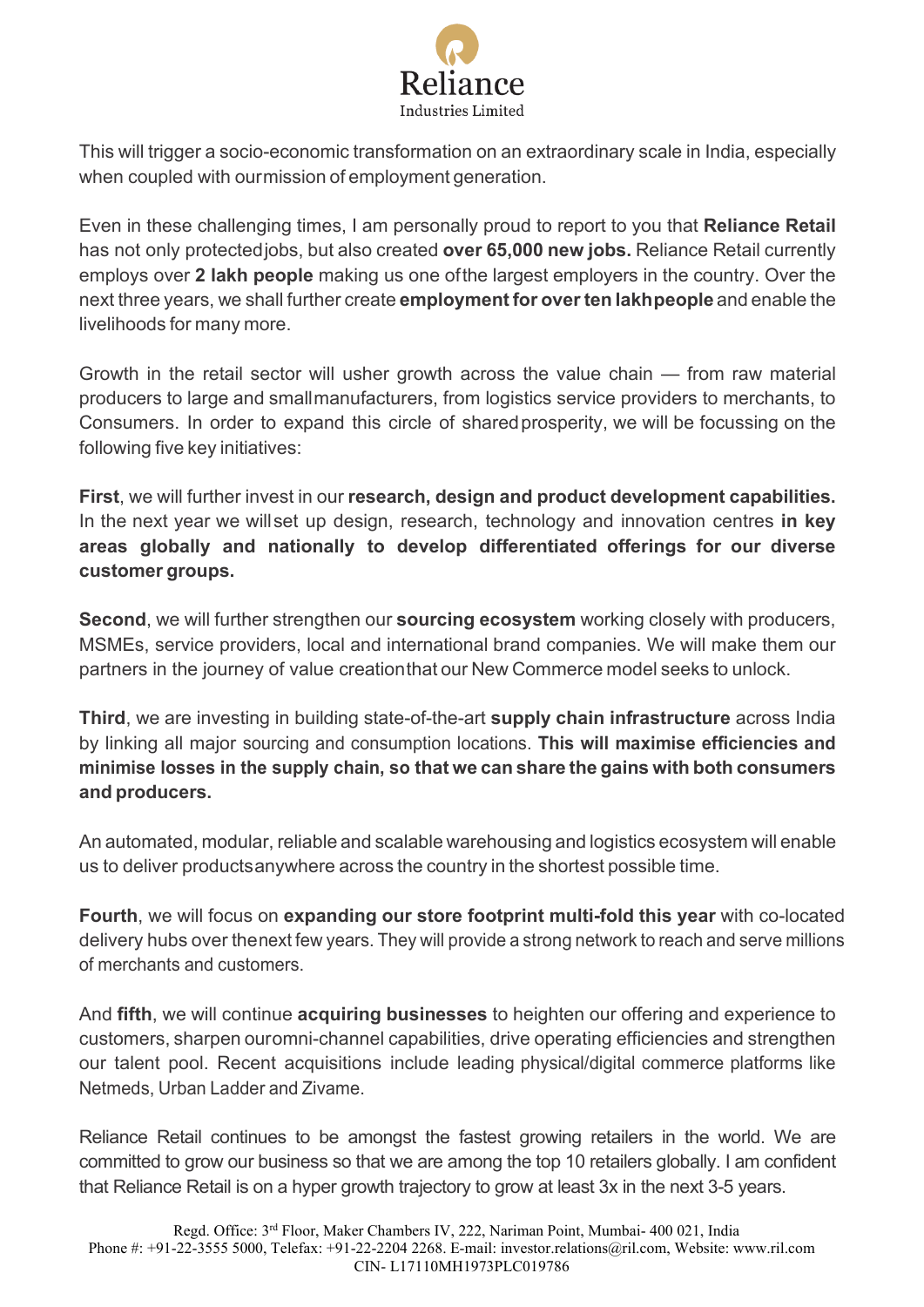

### **6. Media Business**

#### **Dear Shareowners,**

Network18 successfully overcame the logistical and business challenges posed by the COVID-19 pandemic. Despitethe pandemic, our journalists continue to venture out into the field every day so that viewers and readers get relevantinformation from inside the safety of their homes.

Our entertainment flagship brand, Colors, was the first to resume fresh programming after the first wave of lockdowns, being true to its mission of keeping India entertained with wholesome and creative fare.

### **7. Value Creation**

I now will like to present our Value Creation roadmap.

Your company has a proven track record of creating **maximum societal value** and **maximum shareholder value** through our business operations as well as philanthropic initiatives. The year has proved, beyond doubt, the resilienceof our businesses and our ability to continuously innovate to create value even in adverse conditions.

You are well aware of Reliance's epic journey — from being a small textile company that had its IPO less than 50 yearsago to joining the ranks of 50 most valuable companies in the world.

Reliance is probably the only large company in the world that has successfully transformed itself from being a traditional industrial business into an enterprise that now includes two mega-scale consumer and technology businesses.

Both Jio and Retail are at the beginning of their journey. Yet, both have an embedded culture of continuous value creation. Both have also brought immense benefits to hundreds of millions of consumers by mastering the power ofrevolutionary new technologies.

Our O2C business combined with our new energy and materials plan will usher in a new era of exponential growth.

In the last 10 years, Reliance invested over **USD 90 billion** in creating substantial wealth for the nation and value forthe shareholders. In the coming decade, Reliance has the capacity to catalyse investments of over **USD 200 billion**directly and through partners.

These investments will create value on an exponential scale. They will based on our disciplined capital allocation approach, preference for pursuing asset light strategies and emphasis on superior investment grade ratings.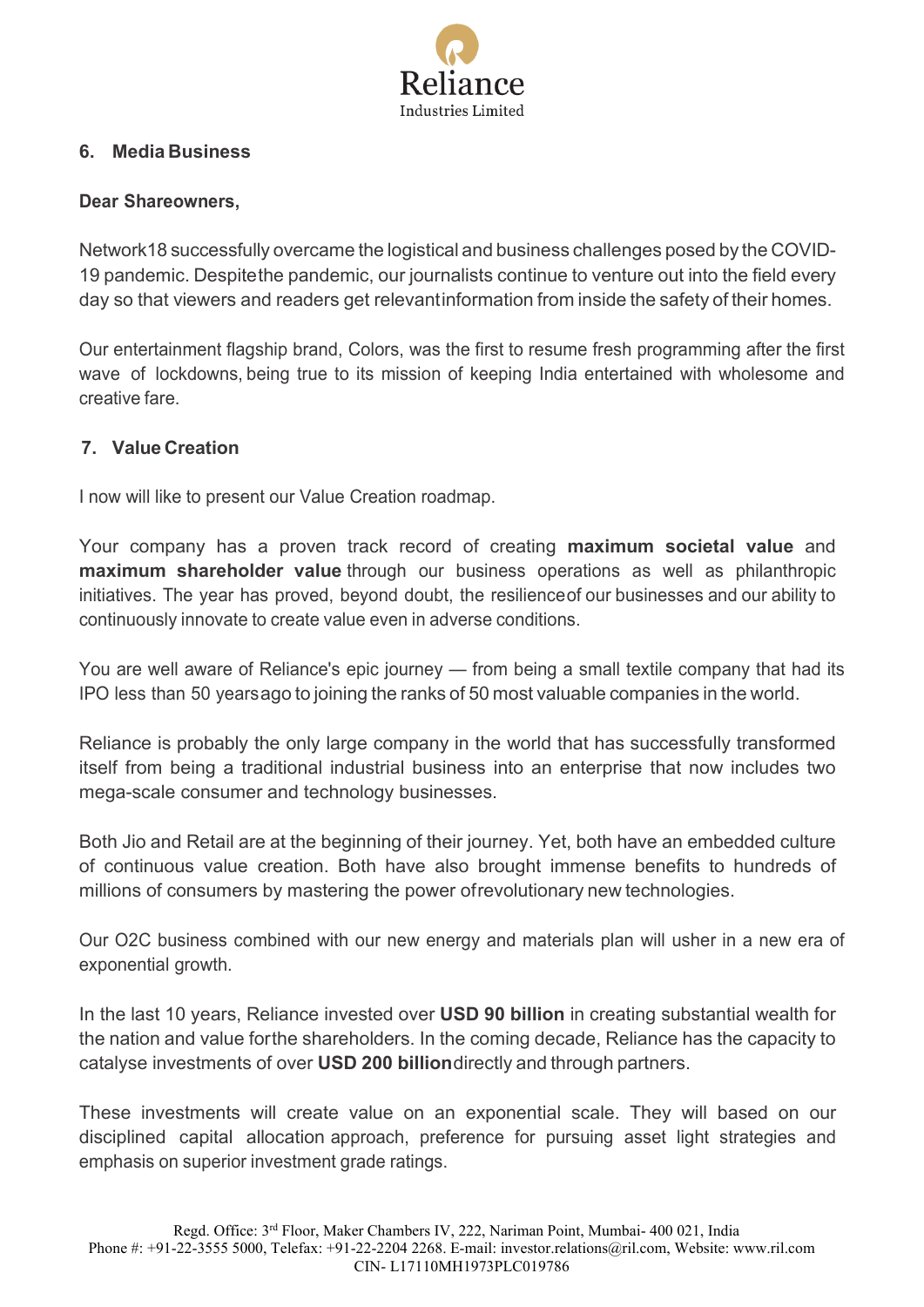

These investments will also create **over 10 lakh new employment opportunities**, besides fostering thousands ofsmall and medium enterprises across the country.

I assure you that your Company will consistently increase payout to its shareholders as our earnings continue to grow.I am confident that Reliance's multiple investment and business announcements today will help in kick-starting growthin the Indian economy.

I believe speedy recovery in the post-COVID period is beyond any doubt. But beyond recovery, there will be rapidresurgence. I have no doubt that India is destined to emerge as one of the top three economies in the world.

And as your company in its Golden Decade transforms itself as **New Reliance**, it is destined to play a proud role in theemergence of a **New India**.

# **My Most Esteemed Shareholders,**

My father Dhirubhai founded Reliance on the principles of investing in future technologies, investing in Indian talent,and investing in India's growth opportunity.

I have continued the tradition of following his evergreen principles while growing Reliance as a world-class enterprise.

As Reliance climbs new summits of success in its onward journey, it will also cross new milestones in being a CARINGand EMPATHETIC CORPORATE CITIZEN.

But believe me: The Best of Reliance is yet to come!

I have no doubt whatsoever that the next generation of leaders at Reliance, led by Isha, Akash and Anant, will furtherenrich this precious legacy.

# **8. Concluding Remarks**

# **Dear Shareholders,**

We are meeting at a time when the second wave of the Covid pandemic is fast receding.

Under the leadership of Prime Minister Shri Narendra Modi, the Central Government and all the State Governments,along with civil society organisations and corporates, have co-ordinated a massive effort in this fight.

But as a company, as a country, as mankind — and each one of us as individuals — we have learnt an important lesson.We must be far better prepared to face such crises in future and never let our guard down.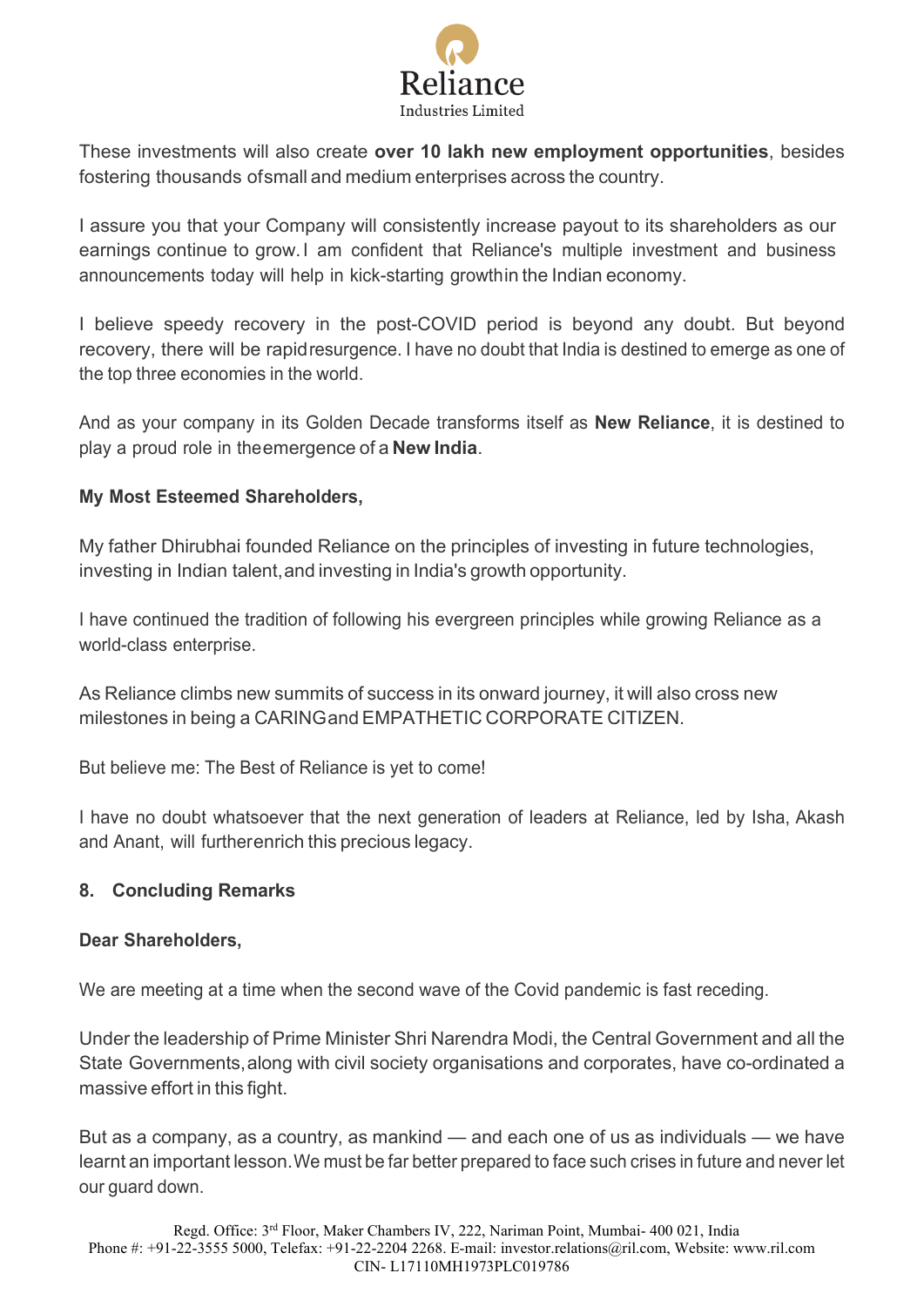

To achieve this, the most essential resource we need — which is also the most useful resource — is a **POSITIVEMINDSET**.

In trying times like these, **POSITIVITY** acts like a highly effective medicine.It works wonders for individuals, families and for the society.

**Despair** weakens us. **Determination** strengthens us. **Negativity** numbs us with pessimism and inaction. **Positivity** provides us with hope and confidence. Our ancient civilisation has survived many crises in its long history.

Because our forefathers had **UNLIMITED POSITIVITY** and **SELF-BELIEF**.

My father, Dhirubhai Ambani, used to say, "Challenge negative forces with hope, selfconfidence and conviction, and the ambition and initiative will ultimately triumph." I have absolutely no doubt that India will conquer the COVID crisis — sooner rather than later.

Post COVID, India will emerge stronger. It will be a **Better India**, a **Resurgent India**, a **more Equal India**, and a **farmore Self-Confident India**.

I foresee that the Indian economy will bounce back at a rate that will surprise the world. And prosperity and opportunities will be created for all on a scale never seen before. Not for a few, but for all 1.35 billion Indians.

Indeed, I see the global economy resetting itself in ways that will create a more EQUAL WORLD. May God foreverguide us along this path.

# **9. Acknowledgements**

I would like to thank the Central and State Governments, shareholders, investors, lenders, suppliers and customers for their consistent and resolute support.

I thank all my colleagues on the Board for their oversight in this crucial phase of our growth, their support and immenseencouragement.

I have special words to acknowledge the collective efforts of the entire Reliance team, working tirelessly to create andsustain a world-class enterprise.

Thank you!